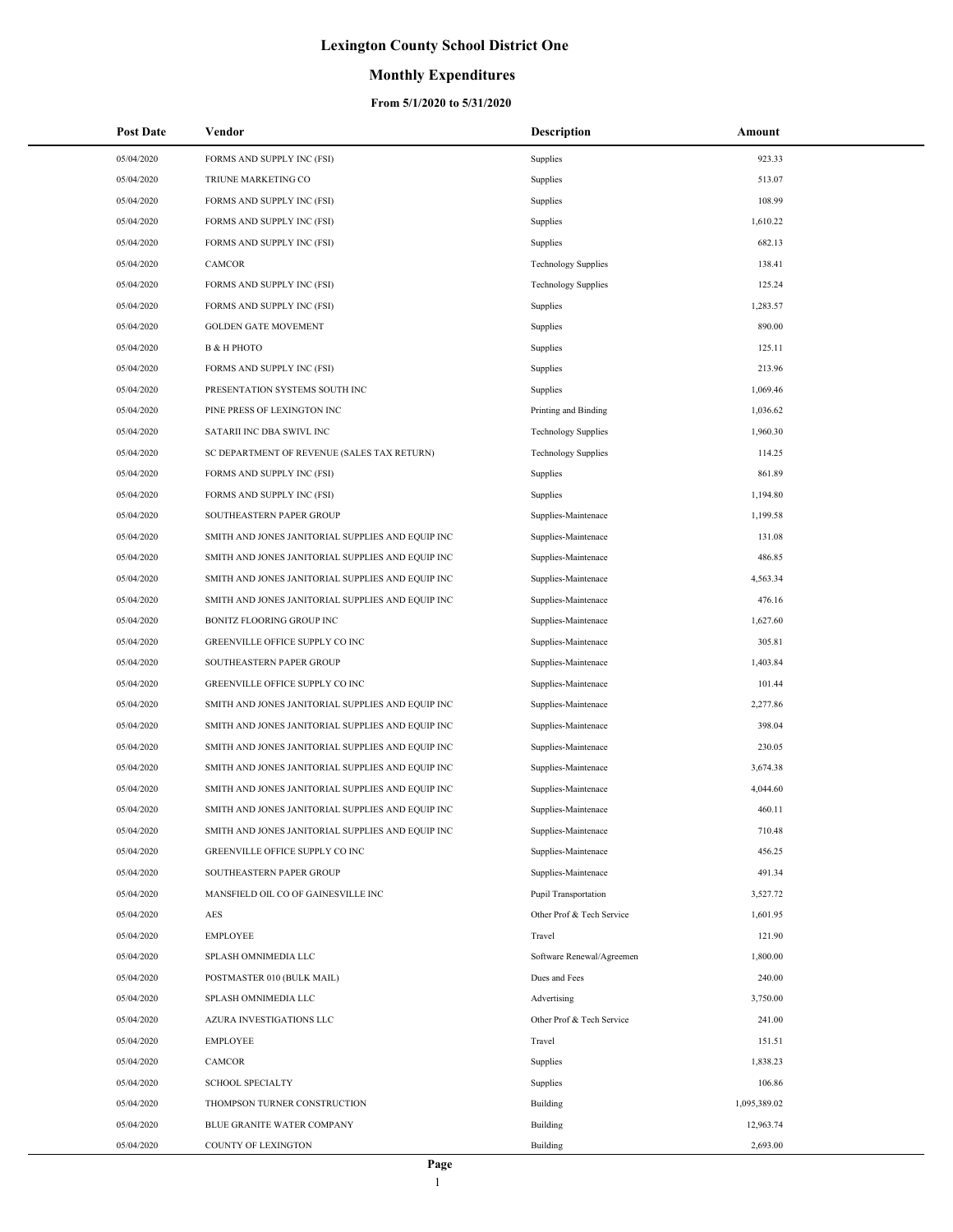### **Monthly Expenditures**

| <b>Post Date</b> | Vendor                                            | <b>Description</b>            | Amount     |
|------------------|---------------------------------------------------|-------------------------------|------------|
| 05/04/2020       | CC AND I SERVICES LLC                             | Building                      | 67,913.15  |
| 05/04/2020       | <b>B &amp; H PHOTO</b>                            | Pupil Activity                | 320.99     |
| 05/04/2020       | <b>MUSICAL INNOVATIONS</b>                        | Pupil Activity                | 1,209.08   |
| 05/04/2020       | <b>JOSTENS</b>                                    | Pupil Activity                | 208.55     |
| 05/04/2020       | WARDS NATURAL SCIENCE EST LLC                     | Pupil Activity                | 201.46     |
| 05/04/2020       | <b>BSN SPORTS</b>                                 | Pupil Activity                | 1,364.25   |
| 05/04/2020       | <b>BSN SPORTS</b>                                 | Pupil Activity                | 2,345.25   |
| 05/04/2020       | <b>BSN SPORTS</b>                                 | Pupil Activity                | 557.47     |
| 05/04/2020       | FLAGSHIP SIGN DESIGNS INC                         | Pupil Activity                | 973.56     |
| 05/05/2020       | EDUCATORS PUBLISHING SERVICE                      | Supplies                      | 422.45     |
| 05/05/2020       | <b>SCHOOL SPECIALTY</b>                           | Supplies                      | 4,151.09   |
| 05/05/2020       | <b>SCHOOL SPECIALTY</b>                           | Supplies                      | 150.23     |
| 05/05/2020       | MUSICIAN SUPPLY                                   | Supplies                      | 254.66     |
| 05/05/2020       | <b>SCHOOL HEALTH CORP</b>                         | Supplies                      | 134.98     |
| 05/05/2020       | <b>SCHOOL SPECIALTY</b>                           | Supplies                      | 1,322.27   |
| 05/05/2020       | EA SERVICES LLC                                   | Repairs and Maintenance       | 500.00     |
| 05/05/2020       | EA SERVICES LLC                                   | Repairs and Maintenance       | 160.00     |
| 05/05/2020       | <b>EA SERVICES LLC</b>                            | Repairs and Maintenance       | 160.00     |
| 05/05/2020       | SMITH AND JONES JANITORIAL SUPPLIES AND EQUIP INC | Supplies-Maintenace           | 853.33     |
| 05/05/2020       | SMITH AND JONES JANITORIAL SUPPLIES AND EQUIP INC | Supplies-Maintenace           | 450.47     |
| 05/05/2020       | LA BARRIER AND SON INC                            | Supplies-Maintenace           | 1,324.13   |
| 05/05/2020       | SMITH AND JONES JANITORIAL SUPPLIES AND EQUIP INC | Supplies-Maintenace           | 428.00     |
| 05/05/2020       | EA SERVICES LLC                                   | Repairs and Maintenance       | 160.00     |
| 05/05/2020       | EA SERVICES LLC                                   | Repairs and Maintenance       | 2,430.00   |
| 05/05/2020       | EA SERVICES LLC                                   | Repairs and Maintenance       | 200.00     |
| 05/05/2020       | EA SERVICES LLC                                   | Repairs and Maintenance       | 400.00     |
| 05/05/2020       | EA SERVICES LLC                                   | Repairs and Maintenance       | 400.00     |
| 05/05/2020       | EA SERVICES LLC                                   | Repairs and Maintenance       | 200.00     |
| 05/05/2020       | EA SERVICES LLC                                   | Repairs and Maintenance       | 325.00     |
| 05/05/2020       | EA SERVICES LLC                                   | Repairs and Maintenance       | 200.00     |
| 05/05/2020       | EA SERVICES LLC                                   | Repairs and Maintenance       | 200.00     |
| 05/05/2020       | SMITH AND JONES JANITORIAL SUPPLIES AND EOUIP INC | Supplies-Maintenace           | 623.28     |
| 05/05/2020       | THOMSON, PHILLIP                                  | Pupil Transportation          | 150.00     |
| 05/05/2020       | DELL COMPUTERS                                    | <b>Technology Supplies</b>    | 722.25     |
| 05/05/2020       | NATIONAL PAIDEIA CENTER                           | Supplies                      | 748.00     |
| 05/05/2020       | <b>NCS PEARSON</b>                                | Supplies                      | 130.00     |
| 05/05/2020       | <b>NCS PEARSON</b>                                | Supplies                      | 1,865.22   |
| 05/05/2020       | NUIDEA SCHOOL SUPPLY CO                           | Supplies                      | 160,677.21 |
| 05/05/2020       | SMITH AND JONES JANITORIAL SUPPLIES AND EQUIP INC | Supplies                      | 278.20     |
| 05/05/2020       | <b>W W GRAINGER</b>                               | Supplies                      | 568.14     |
| 05/05/2020       | EARTHGRAINS BAKING COMPANIES INC                  | Bread                         | 114.40     |
| 05/05/2020       | <b>US FOODS</b>                                   | Supplies                      | 116.83     |
| 05/05/2020       | <b>US FOODS</b>                                   | Food                          | 3,557.41   |
| 05/05/2020       | EARTHGRAINS BAKING COMPANIES INC                  | Bread                         | 330.00     |
| 05/05/2020       | BORDEN DAIRY CO OF SC LLC                         | Milk                          | 3,373.24   |
| 05/05/2020       | <b>US FOODS</b>                                   | Commodity Distribution Charge | 151.20     |
| 05/05/2020       | <b>US FOODS</b>                                   | Supplies                      | 783.75     |
| 05/05/2020       | <b>US FOODS</b>                                   | Food                          | 11,655.58  |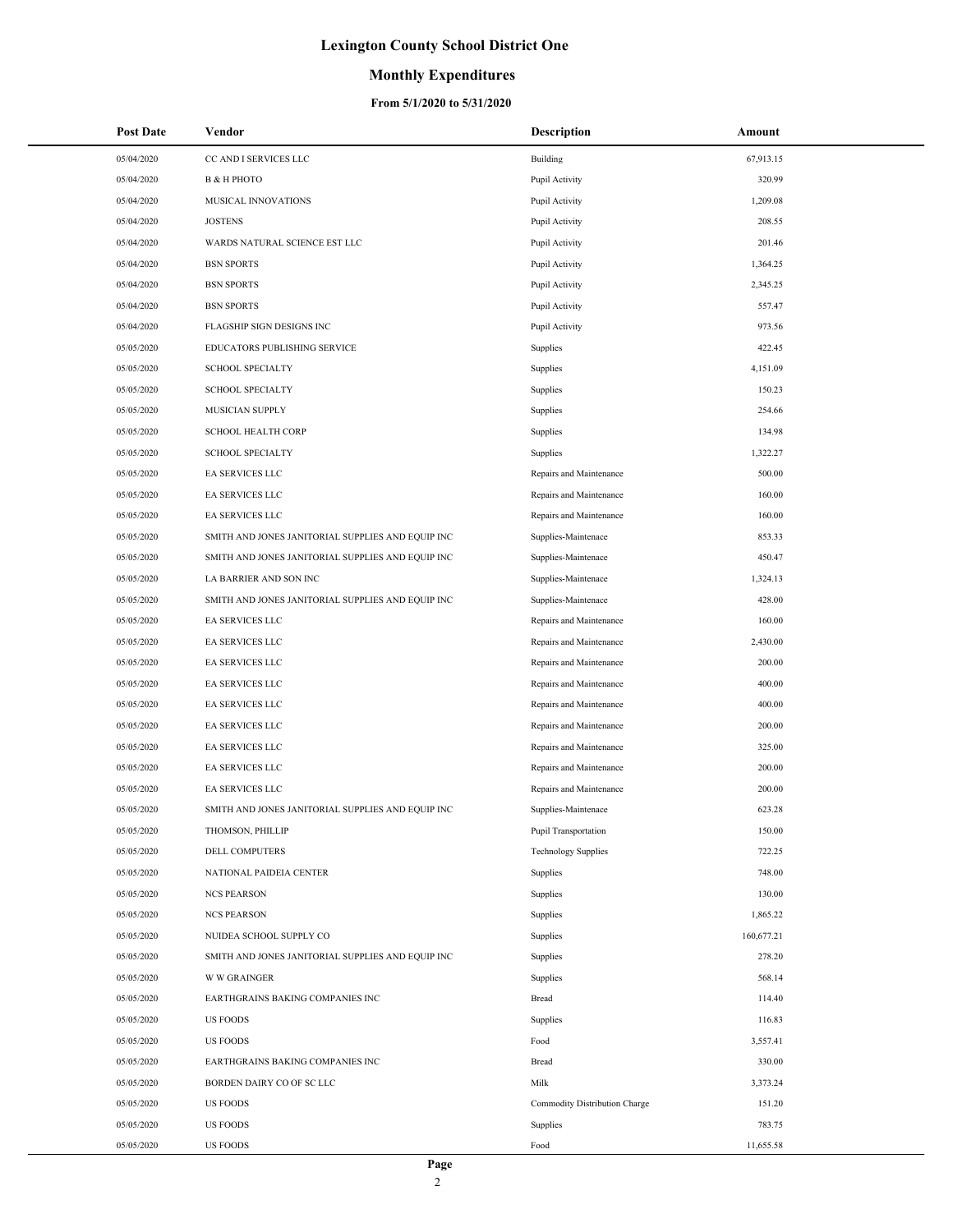### **Monthly Expenditures**

| <b>Post Date</b> | Vendor                           | <b>Description</b>            | Amount    |
|------------------|----------------------------------|-------------------------------|-----------|
| 05/05/2020       | EARTHGRAINS BAKING COMPANIES INC | Bread                         | 468.60    |
| 05/05/2020       | BORDEN DAIRY CO OF SC LLC        | Milk                          | 4,749.80  |
| 05/05/2020       | SENN BROTHERS INC                | Produce                       | 700.00    |
| 05/05/2020       | <b>US FOODS</b>                  | Commodity Distribution Charge | 267.75    |
| 05/05/2020       | <b>US FOODS</b>                  | Food                          | 3,530.20  |
| 05/05/2020       | EARTHGRAINS BAKING COMPANIES INC | Bread                         | 110.00    |
| 05/05/2020       | <b>US FOODS</b>                  | Supplies                      | 459.67    |
| 05/05/2020       | <b>US FOODS</b>                  | Food                          | 8,296.51  |
| 05/05/2020       | EARTHGRAINS BAKING COMPANIES INC | Bread                         | 275.00    |
| 05/05/2020       | BORDEN DAIRY CO OF SC LLC        | Milk                          | 3,758.92  |
| 05/05/2020       | <b>US FOODS</b>                  | Commodity Distribution Charge | 100.80    |
| 05/05/2020       | <b>US FOODS</b>                  | Supplies                      | 356.48    |
| 05/05/2020       | <b>US FOODS</b>                  | Food                          | 11,657.85 |
| 05/05/2020       | EARTHGRAINS BAKING COMPANIES INC | Bread                         | 495.00    |
| 05/05/2020       | BORDEN DAIRY CO OF SC LLC        | Milk                          | 2,568.09  |
| 05/05/2020       | <b>US FOODS</b>                  | Commodity Distribution Charge | 274.05    |
| 05/05/2020       | <b>US FOODS</b>                  | Supplies                      | 476.00    |
| 05/05/2020       | <b>US FOODS</b>                  | Food                          | 6,183.54  |
| 05/05/2020       | EARTHGRAINS BAKING COMPANIES INC | Bread                         | 275.00    |
| 05/05/2020       | BORDEN DAIRY CO OF SC LLC        | Milk                          | 2,421.77  |
| 05/05/2020       | SENN BROTHERS INC                | Produce                       | 949.00    |
| 05/05/2020       | <b>US FOODS</b>                  | Commodity Distribution Charge | 170.10    |
| 05/05/2020       | <b>US FOODS</b>                  | Supplies                      | 269.93    |
| 05/05/2020       | <b>US FOODS</b>                  | Food                          | 6,227.96  |
| 05/05/2020       | EARTHGRAINS BAKING COMPANIES INC | Bread                         | 220.00    |
| 05/05/2020       | BORDEN DAIRY CO OF SC LLC        | Milk                          | 875.76    |
| 05/05/2020       | BORDEN DAIRY CO OF SC LLC        | Milk                          | 256.32    |
| 05/05/2020       | <b>US FOODS</b>                  | Commodity Distribution Charge | 151.20    |
| 05/05/2020       | <b>US FOODS</b>                  | Commodity Distribution Charge | 255.15    |
| 05/05/2020       | <b>US FOODS</b>                  | Supplies                      | 708.72    |
| 05/05/2020       | <b>US FOODS</b>                  | Food                          | 16,765.61 |
| 05/05/2020       | EARTHGRAINS BAKING COMPANIES INC | Bread                         | 658.90    |
| 05/05/2020       | BORDEN DAIRY CO OF SC LLC        | Milk                          | 4,957.17  |
| 05/05/2020       | SENN BROTHERS INC                | Produce                       | 840.00    |
| 05/05/2020       | <b>US FOODS</b>                  | Commodity Distribution Charge | 173.25    |
| 05/05/2020       | <b>US FOODS</b>                  | Commodity Distribution Charge | 126.00    |
| 05/05/2020       | <b>US FOODS</b>                  | Supplies                      | 673.81    |
| 05/05/2020       | <b>US FOODS</b>                  | Food                          | 14,627.75 |
| 05/05/2020       | EARTHGRAINS BAKING COMPANIES INC | Bread                         | 220.00    |
| 05/05/2020       | BORDEN DAIRY CO OF SC LLC        | Milk                          | 4,058.40  |
| 05/05/2020       | <b>US FOODS</b>                  | Commodity Distribution Charge | 100.80    |
| 05/05/2020       | <b>US FOODS</b>                  | Commodity Distribution Charge | 428.40    |
| 05/05/2020       | <b>US FOODS</b>                  | Supplies                      | 640.89    |
| 05/05/2020       | <b>US FOODS</b>                  | Food                          | 7,123.09  |
| 05/05/2020       | EARTHGRAINS BAKING COMPANIES INC | Bread                         | 628.90    |
| 05/05/2020       | BORDEN DAIRY CO OF SC LLC        | Milk                          | 5,138.66  |
| 05/05/2020       | <b>US FOODS</b>                  | Commodity Distribution Charge | 103.95    |
| 05/05/2020       | <b>SCHOOL SPECIALTY</b>          | Pupil Activity                | 237.22    |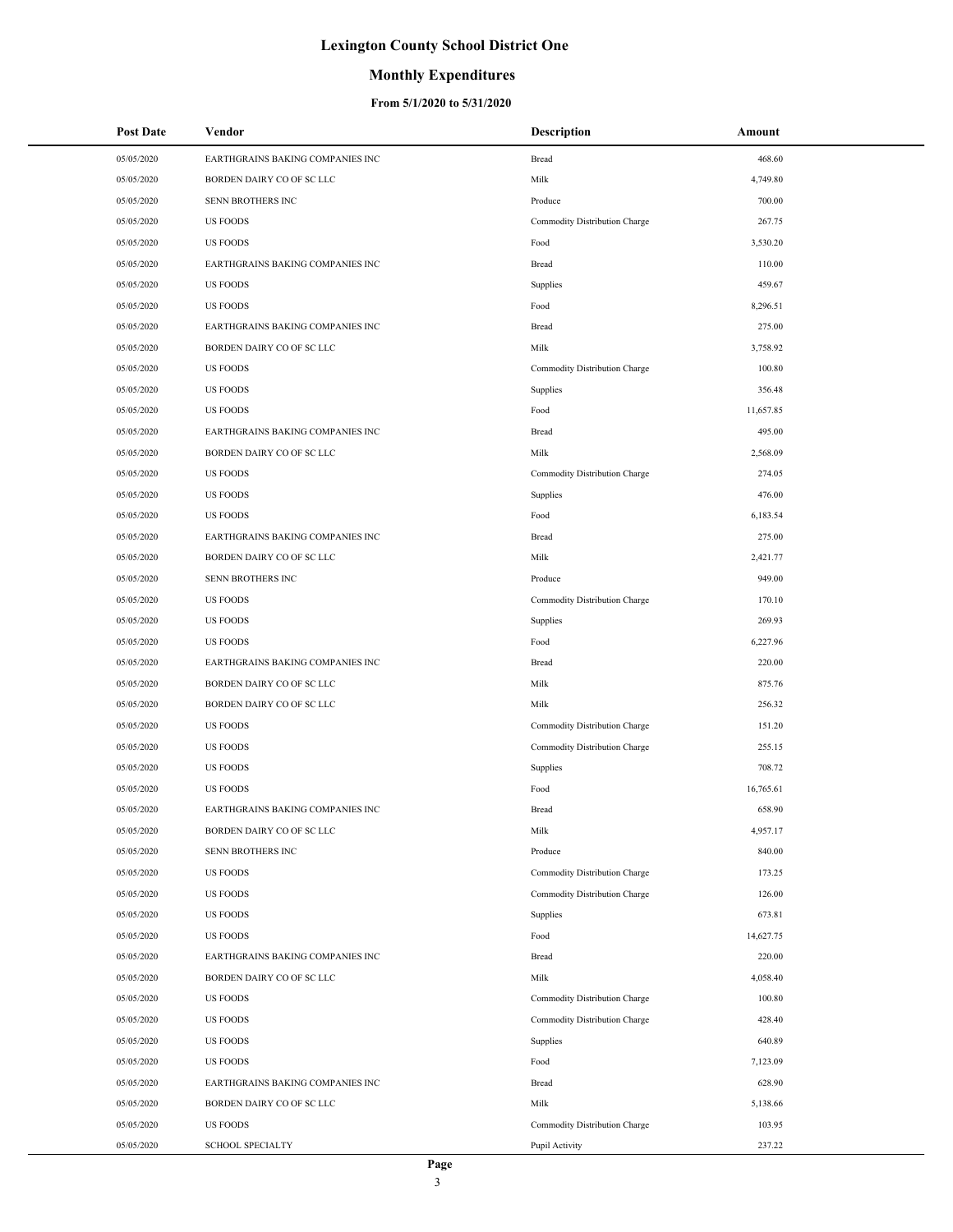## **Monthly Expenditures**

| <b>Post Date</b> | Vendor                                     | <b>Description</b>      | Amount    |
|------------------|--------------------------------------------|-------------------------|-----------|
| 05/05/2020       | <b>SCHOOL SPECIALTY</b>                    | Pupil Activity          | 165.10    |
| 05/05/2020       | WARDS NATURAL SCIENCE EST LLC              | Pupil Activity          | 777.62    |
| 05/06/2020       | FORMS AND SUPPLY INC (FSI)                 | Supplies                | 190.62    |
| 05/06/2020       | FORMS AND SUPPLY INC (FSI)                 | Supplies                | 1,715.44  |
| 05/06/2020       | <b>SCHOOL SPECIALTY</b>                    | Supplies                | 3,053.24  |
| 05/06/2020       | MUSICIAN SUPPLY                            | Repairs and Maintenance | 649.00    |
| 05/06/2020       | PECKNEL MUSIC COMPANY INC                  | Supplies                | 1,058.23  |
| 05/06/2020       | MUSICIAN SUPPLY                            | Supplies                | 2,263.32  |
| 05/06/2020       | SWEETWATER MUSIC EDUCATION TECHNOLOGY      | Supplies                | 748.99    |
| 05/06/2020       | <b>GEIGER CAROLINAS</b>                    | Supplies                | 570.10    |
| 05/06/2020       | FORMS AND SUPPLY INC (FSI)                 | Supplies                | 107.66    |
| 05/06/2020       | <b>HEINEMANN</b>                           | Supplies                | 2,919.00  |
| 05/06/2020       | FORMS AND SUPPLY INC (FSI)                 | Supplies                | 468.24    |
| 05/06/2020       | <b>EMPLOYEE</b>                            | Travel                  | 357.25    |
| 05/06/2020       | <b>DOMINION ENERGY</b>                     | <b>Public Utilities</b> | 10,249.71 |
| 05/06/2020       | TOWN OF LEXINGTON                          | <b>Public Utilities</b> | 156.83    |
| 05/06/2020       | <b>DOMINION ENERGY</b>                     | <b>Public Utilities</b> | 21,828.42 |
| 05/06/2020       | JOINT MUNICIPAL WATER AND SEWER COMMISSION | <b>Public Utilities</b> | 1,019.76  |
| 05/06/2020       | TOWN OF LEXINGTON                          | <b>Public Utilities</b> | 1,088.15  |
| 05/06/2020       | <b>DOMINION ENERGY</b>                     | <b>Public Utilities</b> | 4,282.12  |
| 05/06/2020       | TOWN OF LEXINGTON                          | <b>Public Utilities</b> | 638.87    |
| 05/06/2020       | JOINT MUNICIPAL WATER AND SEWER COMMISSION | <b>Public Utilities</b> | 2,363.13  |
| 05/06/2020       | JOINT MUNICIPAL WATER AND SEWER COMMISSION | <b>Public Utilities</b> | 691.34    |
| 05/06/2020       | <b>DOMINION ENERGY</b>                     | <b>Public Utilities</b> | 3,781.80  |
| 05/06/2020       | TOWN OF LEXINGTON                          | Public Utilities        | 227.57    |
| 05/06/2020       | <b>DOMINION ENERGY</b>                     | <b>Public Utilities</b> | 7,146.71  |
| 05/06/2020       | TOWN OF LEXINGTON                          | <b>Public Utilities</b> | 777.83    |
| 05/06/2020       | <b>DOMINION ENERGY</b>                     | <b>Public Utilities</b> | 7,680.00  |
| 05/06/2020       | TOWN OF LEXINGTON                          | <b>Public Utilities</b> | 917.28    |
| 05/06/2020       | DADE PAPER AND BAG LLC DBA IMPERIAL DADE   | Supplies-Maintenace     | 494.61    |
| 05/06/2020       | JOINT MUNICIPAL WATER AND SEWER COMMISSION | <b>Public Utilities</b> | 858.72    |
| 05/06/2020       | <b>DOMINION ENERGY</b>                     | <b>Public Utilities</b> | 4,102.66  |
| 05/06/2020       | JOINT MUNICIPAL WATER AND SEWER COMMISSION | <b>Public Utilities</b> | 576.51    |
| 05/06/2020       | <b>DOMINION ENERGY</b>                     | <b>Public Utilities</b> | 4,234.41  |
| 05/06/2020       | <b>DOMINION ENERGY</b>                     | <b>Public Utilities</b> | 5,061.26  |
| 05/06/2020       | JOINT MUNICIPAL WATER AND SEWER COMMISSION | <b>Public Utilities</b> | 6,891.22  |
| 05/06/2020       | TOWN OF LEXINGTON                          | <b>Public Utilities</b> | 333.15    |
| 05/06/2020       | JOINT MUNICIPAL WATER AND SEWER COMMISSION | <b>Public Utilities</b> | 377.92    |
| 05/06/2020       | JOINT MUNICIPAL WATER AND SEWER COMMISSION | <b>Public Utilities</b> | 185.91    |
| 05/06/2020       | <b>DOMINION ENERGY</b>                     | <b>Public Utilities</b> | 769.63    |
| 05/06/2020       | JOINT MUNICIPAL WATER AND SEWER COMMISSION | <b>Public Utilities</b> | 278.56    |
| 05/06/2020       | TOWN OF LEXINGTON                          | <b>Public Utilities</b> | 131.22    |
| 05/06/2020       | JOINT MUNICIPAL WATER AND SEWER COMMISSION | <b>Public Utilities</b> | 343.96    |
| 05/06/2020       | TOWN OF LEXINGTON                          | <b>Public Utilities</b> | 222.23    |
| 05/06/2020       | JOINT MUNICIPAL WATER AND SEWER COMMISSION | <b>Public Utilities</b> | 2,138.61  |
| 05/06/2020       | JOINT MUNICIPAL WATER AND SEWER COMMISSION | <b>Public Utilities</b> | 1,192.60  |
| 05/06/2020       | JOINT MUNICIPAL WATER AND SEWER COMMISSION | <b>Public Utilities</b> | 525.71    |
| 05/06/2020       | <b>DOMINION ENERGY</b>                     | <b>Public Utilities</b> | 3,676.98  |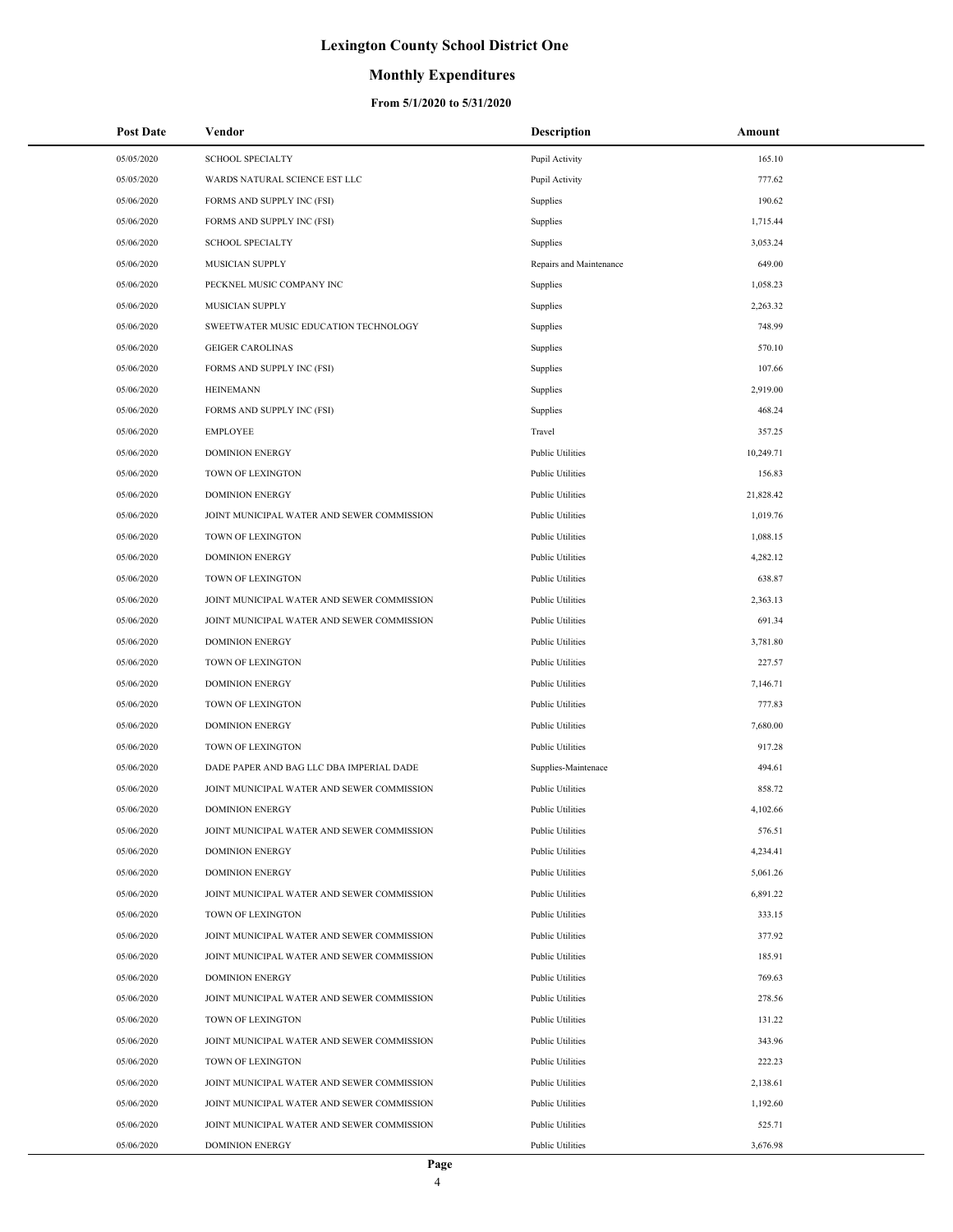### **Monthly Expenditures**

| <b>Post Date</b> | Vendor                                        | <b>Description</b>         | Amount       |
|------------------|-----------------------------------------------|----------------------------|--------------|
| 05/06/2020       | JOINT MUNICIPAL WATER AND SEWER COMMISSION    | <b>Public Utilities</b>    | 464.04       |
| 05/06/2020       | JOINT MUNICIPAL WATER AND SEWER COMMISSION    | <b>Public Utilities</b>    | 215.00       |
| 05/06/2020       | TOWN OF LEXINGTON                             | <b>Public Utilities</b>    | 263.00       |
| 05/06/2020       | TOWN OF LEXINGTON                             | <b>Public Utilities</b>    | 837.59       |
| 05/06/2020       | TOWN OF LEXINGTON                             | <b>Public Utilities</b>    | 895.83       |
| 05/06/2020       | TOWN OF LEXINGTON                             | <b>Public Utilities</b>    | 1,714.72     |
| 05/06/2020       | JOINT MUNICIPAL WATER AND SEWER COMMISSION    | <b>Public Utilities</b>    | 1,064.41     |
| 05/06/2020       | JOINT MUNICIPAL WATER AND SEWER COMMISSION    | <b>Public Utilities</b>    | 412.35       |
| 05/06/2020       | TOWN OF LEXINGTON                             | <b>Public Utilities</b>    | 222.23       |
| 05/06/2020       | TEACHERS COLLEGE READING AND WRITING PROJECT  | Travel                     | 650.00       |
| 05/06/2020       | OSS LLC                                       | Equipment - Nonexpendable  | 14,193.55    |
| 05/06/2020       | JENKINS HANCOCK AND SIDES                     | Building                   | 7,187.13     |
| 05/06/2020       | <b>MEAD &amp; HUNT INC</b>                    | Building                   | 11,686.76    |
| 05/06/2020       | JENKINS HANCOCK AND SIDES                     | Building                   | 4,006.80     |
| 05/06/2020       | JENKINS HANCOCK AND SIDES                     | Building                   | 3,327.59     |
| 05/06/2020       | M B KAHN CONSTRUCTION CO INC                  | Building                   | 2,708,001.89 |
| 05/06/2020       | MUSICIAN SUPPLY                               | Pupil Activity             | 2,551.68     |
| 05/06/2020       | FORMS AND SUPPLY INC (FSI)                    | Pupil Activity             | 110.74       |
| 05/06/2020       | <b>GEIGER CAROLINAS</b>                       | Pupil Activity             | 727.60       |
| 05/06/2020       | WORLDPOINT ECC INC                            | Pupil Activity             | 149.70       |
| 05/07/2020       | KURTZ BROS DBA BENDER BURKOT                  | Supplies                   | 249.02       |
| 05/07/2020       | <b>SCHOLASTIC INC</b>                         | Supplies-Immersion         | 480.70       |
| 05/07/2020       | KURTZ BROS DBA BENDER BURKOT                  | Supplies                   | 466.72       |
| 05/07/2020       | PSAT/NMSQT                                    | Other Prof & Tech Service  | 2,550.00     |
| 05/07/2020       | THE OFFICE PAL INC                            | Supplies                   | 467.21       |
| 05/07/2020       | <b>APPLE INC</b>                              | <b>Technology Supplies</b> | 1,336.43     |
| 05/07/2020       | PINE PRESS OF LEXINGTON INC                   | Printing and Binding       | 2,391.41     |
| 05/07/2020       | PRESENTATION SYSTEMS SOUTH INC                | Supplies                   | 855.79       |
| 05/07/2020       | PINE PRESS OF LEXINGTON INC                   | Supplies                   | 2,829.94     |
| 05/07/2020       | <b>SCHOOL SPECIALTY</b>                       | Supplies                   | 101.75       |
| 05/07/2020       | FORMS AND SUPPLY INC (FSI)                    | Supplies                   | 5,379.49     |
| 05/07/2020       | POLLOCK COMPANY                               | Supplies                   | 1,069.33     |
| 05/07/2020       | THE OFFICE PAL INC                            | Supplies                   | 418.58       |
| 05/07/2020       | SC DEPARTMENT OF EDUCATION                    | Software Renewal/Agreemen  | 700.00       |
| 05/07/2020       | ADVANCED TRAVEL THERAPY                       | Other Prof & Tech Service  | 2,625.00     |
| 05/07/2020       | SOLIANT HEALTH INC                            | Other Prof & Tech Service  | 2,325.00     |
| 05/07/2020       | MBH OF ELGIN LLC DBA PINE GROVE YOUTH ACADEMY | Tuition                    | 1,834.64     |
| 05/07/2020       | PINE GROVE                                    | Tuition                    | 1,834.64     |
| 05/07/2020       | DISCOUNT DANCE SUPPLY                         | Supplies                   | 1,290.38     |
| 05/07/2020       | <b>EBSCO</b>                                  | Periodicals                | 123.09       |
| 05/07/2020       | <b>EBSCO</b>                                  | Periodicals                | 143.24       |
| 05/07/2020       | CONVERSE COLLEGE                              | Inst Prog Improvement      | 2,500.00     |
| 05/07/2020       | HALLIGAN MAHONEY AND WILLIAMS                 | Legal Services             | 1,531.25     |
| 05/07/2020       | SOUTHEASTERN PAPER GROUP                      | Supplies-Maintenace        | 399.86       |
| 05/07/2020       | CULLUM SERVICES INC                           | Repairs and Maintenance    | 1,950.00     |
| 05/07/2020       | ANCHOR SHRED AND RECYCLE COMPANY              | Other Property Services    | 187.25       |
| 05/07/2020       | CAROLINA HOUSE MOVERS INC                     | Other Prof & Tech Service  | 17,550.00    |
| 05/07/2020       | CENTRAL POLY BAG CORPORATION                  | Supplies-Maintenace        | 262.15       |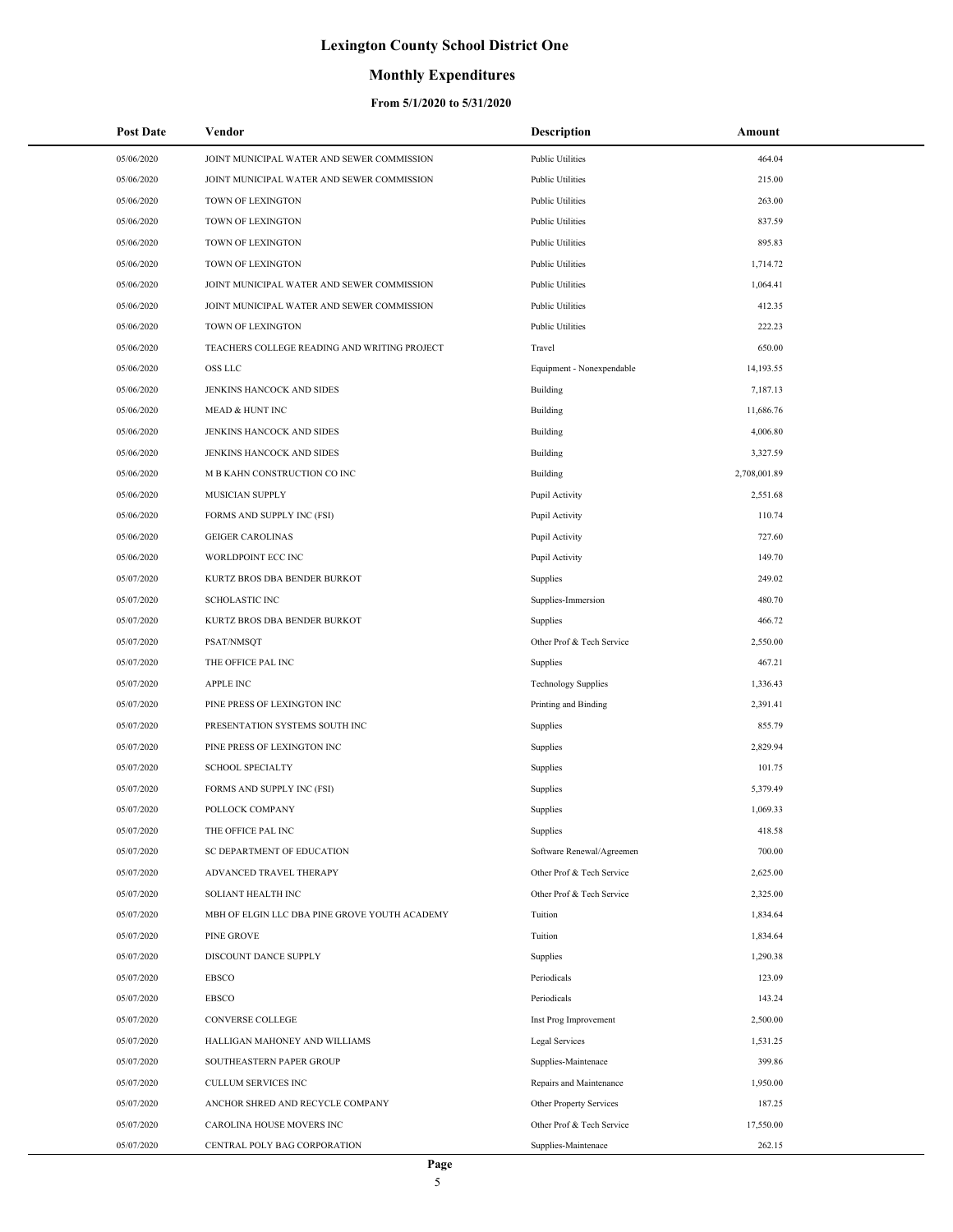### **Monthly Expenditures**

| <b>Post Date</b> | Vendor                                          | <b>Description</b>        | Amount   |  |
|------------------|-------------------------------------------------|---------------------------|----------|--|
| 05/07/2020       | CONSOLIDATED ELECTRICAL DISTRIBUTORS INC        | Supplies-Maintenace       | 736.70   |  |
| 05/07/2020       | MANSFIELD OIL CO OF GAINESVILLE INC             | Supplies-Maintenace       | 1,026.32 |  |
| 05/07/2020       | THE OFFICE PAL INC                              | Supplies-Maintenace       | 290.83   |  |
| 05/07/2020       | DEERE AND COMPANY                               | Equipment - Nonexpendable | 8,462.81 |  |
| 05/07/2020       | <b>CULLUM SERVICES INC</b>                      | Repairs and Maintenance   | 4,792.50 |  |
| 05/07/2020       | ANCHOR SHRED AND RECYCLE COMPANY                | Other Property Services   | 187.25   |  |
| 05/07/2020       | ANCHOR SHRED AND RECYCLE COMPANY                | Other Property Services   | 187.25   |  |
| 05/07/2020       | <b>CULLUM SERVICES INC</b>                      | Repairs and Maintenance   | 3,937.50 |  |
| 05/07/2020       | ANCHOR SHRED AND RECYCLE COMPANY                | Other Property Services   | 187.25   |  |
| 05/07/2020       | DADE PAPER AND BAG LLC DBA IMPERIAL DADE        | Supplies-Maintenace       | 1,383.51 |  |
| 05/07/2020       | ANCHOR SHRED AND RECYCLE COMPANY                | Other Property Services   | 187.25   |  |
| 05/07/2020       | <b>CULLUM SERVICES INC</b>                      | Repairs and Maintenance   | 360.00   |  |
| 05/07/2020       | ANCHOR SHRED AND RECYCLE COMPANY                | Other Property Services   | 187.25   |  |
| 05/07/2020       | <b>CULLUM SERVICES INC</b>                      | Repairs and Maintenance   | 1,379.17 |  |
| 05/07/2020       | ANCHOR SHRED AND RECYCLE COMPANY                | Other Property Services   | 187.25   |  |
| 05/07/2020       | CENTRAL POLY BAG CORPORATION                    | Supplies-Maintenace       | 524.30   |  |
| 05/07/2020       | <b>CULLUM SERVICES INC</b>                      | Repairs and Maintenance   | 440.63   |  |
| 05/07/2020       | ANCHOR SHRED AND RECYCLE COMPANY                | Other Property Services   | 187.25   |  |
| 05/07/2020       | CENTRAL POLY BAG CORPORATION                    | Supplies-Maintenace       | 262.15   |  |
| 05/07/2020       | <b>CULLUM SERVICES INC</b>                      | Repairs and Maintenance   | 2,730.00 |  |
| 05/07/2020       | ANCHOR SHRED AND RECYCLE COMPANY                | Other Property Services   | 187.25   |  |
| 05/07/2020       | CENTRAL POLY BAG CORPORATION                    | Supplies-Maintenace       | 262.15   |  |
| 05/07/2020       | <b>CULLUM SERVICES INC</b>                      | Repairs and Maintenance   | 757.50   |  |
| 05/07/2020       | ANCHOR SHRED AND RECYCLE COMPANY                | Other Property Services   | 187.25   |  |
| 05/07/2020       | CULLUM SERVICES INC                             | Repairs and Maintenance   | 1,372.50 |  |
| 05/07/2020       | ANCHOR SHRED AND RECYCLE COMPANY                | Other Property Services   | 187.25   |  |
| 05/07/2020       | CENTRAL POLY BAG CORPORATION                    | Supplies-Maintenace       | 314.58   |  |
| 05/07/2020       | <b>CULLUM SERVICES INC</b>                      | Repairs and Maintenance   | 1,355.63 |  |
| 05/07/2020       | ANCHOR SHRED AND RECYCLE COMPANY                | Other Property Services   | 187.25   |  |
| 05/07/2020       | <b>CULLUM SERVICES INC</b>                      | Repairs and Maintenance   | 1,059.38 |  |
| 05/07/2020       | ANCHOR SHRED AND RECYCLE COMPANY                | Other Property Services   | 187.25   |  |
| 05/07/2020       | CENTRAL POLY BAG CORPORATION                    | Supplies-Maintenace       | 524.30   |  |
| 05/07/2020       | CULLUM SERVICES INC                             | Repairs and Maintenance   | 1,331.25 |  |
| 05/07/2020       | ANCHOR SHRED AND RECYCLE COMPANY                | Other Property Services   | 187.25   |  |
| 05/07/2020       | CENTRAL POLY BAG CORPORATION                    | Supplies-Maintenace       | 419.44   |  |
| 05/07/2020       | DADE PAPER AND BAG LLC DBA IMPERIAL DADE        | Supplies-Maintenace       | 296.76   |  |
| 05/07/2020       | CULLUM SERVICES INC                             | Repairs and Maintenance   | 1,792.50 |  |
| 05/07/2020       | ANCHOR SHRED AND RECYCLE COMPANY                | Other Property Services   | 187.25   |  |
| 05/07/2020       | CENTRAL POLY BAG CORPORATION                    | Supplies-Maintenace       | 524.30   |  |
| 05/07/2020       | <b>CULLUM SERVICES INC</b>                      | Repairs and Maintenance   | 3,788.54 |  |
| 05/07/2020       | ANCHOR SHRED AND RECYCLE COMPANY                | Other Property Services   | 1,356.85 |  |
| 05/07/2020       | CONSOLIDATED ELECTRICAL DISTRIBUTORS INC        | Supplies-Maintenace       | 695.50   |  |
| 05/07/2020       | CITY OF WEST COLUMBIA WATER COLLECTION DIVISION | <b>Public Utilities</b>   | 356.00   |  |
| 05/07/2020       | <b>CULLUM SERVICES INC</b>                      | Repairs and Maintenance   | 1,691.25 |  |
| 05/07/2020       | ANCHOR SHRED AND RECYCLE COMPANY                | Other Property Services   | 187.25   |  |
| 05/07/2020       | CULLUM SERVICES INC                             | Repairs and Maintenance   | 1,537.50 |  |
| 05/07/2020       | ANCHOR SHRED AND RECYCLE COMPANY                | Other Property Services   | 187.25   |  |
| 05/07/2020       | CENTRAL POLY BAG CORPORATION                    | Supplies-Maintenace       | 262.15   |  |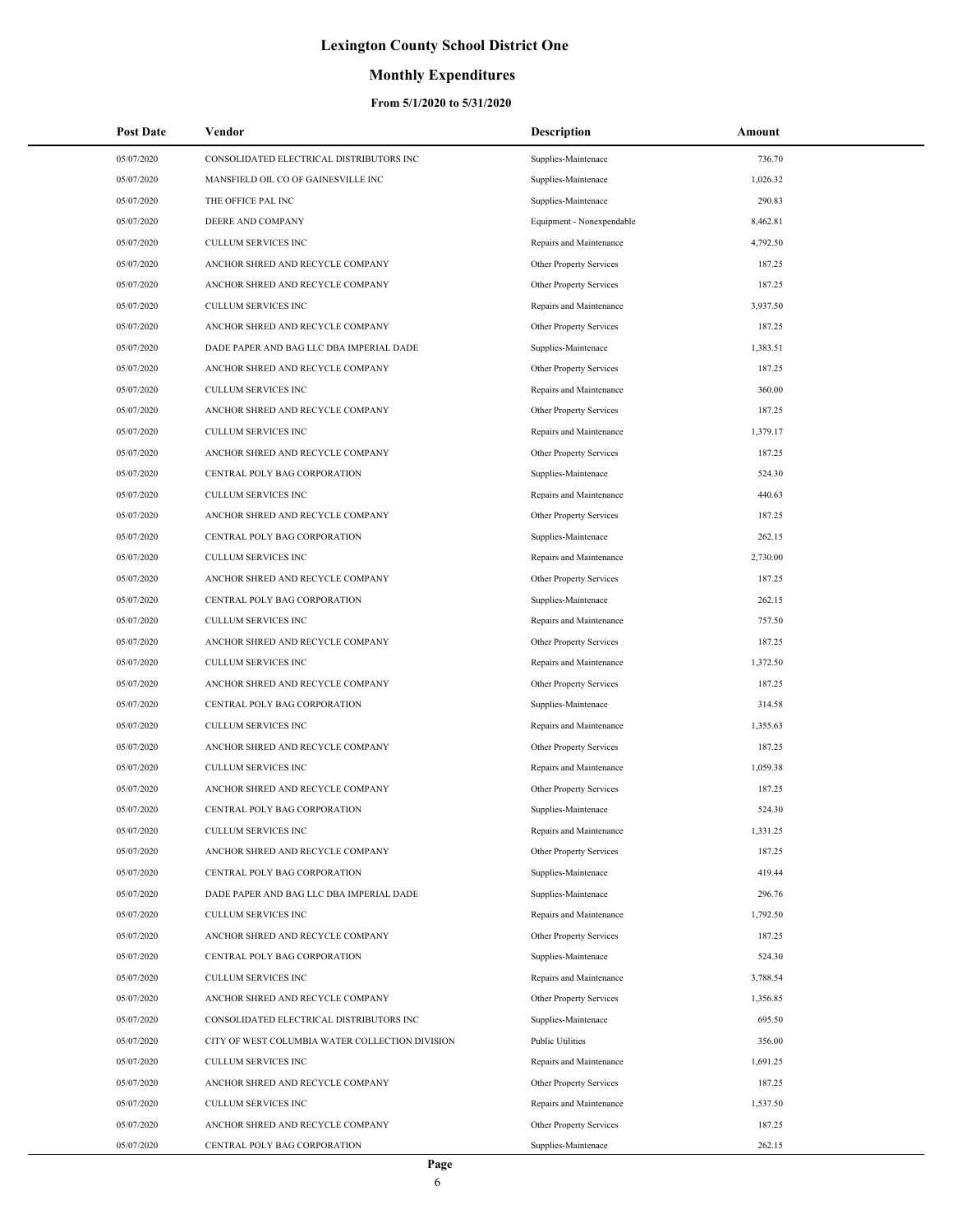## **Monthly Expenditures**

| <b>Post Date</b> | Vendor                                   | <b>Description</b>                 | Amount   |
|------------------|------------------------------------------|------------------------------------|----------|
| 05/07/2020       | <b>CULLUM SERVICES INC</b>               | Repairs and Maintenance            | 1,149.38 |
| 05/07/2020       | ANCHOR SHRED AND RECYCLE COMPANY         | Other Property Services            | 187.25   |
| 05/07/2020       | CENTRAL POLY BAG CORPORATION             | Supplies-Maintenace                | 262.15   |
| 05/07/2020       | CONSOLIDATED ELECTRICAL DISTRIBUTORS INC | Supplies-Maintenace                | 1.968.80 |
| 05/07/2020       | <b>CULLUM SERVICES INC</b>               | Repairs and Maintenance            | 3,759.33 |
| 05/07/2020       | ANCHOR SHRED AND RECYCLE COMPANY         | Other Property Services            | 187.25   |
| 05/07/2020       | CENTRAL POLY BAG CORPORATION             | Supplies-Maintenace                | 262.15   |
| 05/07/2020       | CULLUM SERVICES INC                      | Repairs and Maintenance            | 2,148.76 |
| 05/07/2020       | ANCHOR SHRED AND RECYCLE COMPANY         | Other Property Services            | 187.25   |
| 05/07/2020       | CENTRAL POLY BAG CORPORATION             | Supplies-Maintenace                | 262.15   |
| 05/07/2020       | <b>CULLUM SERVICES INC</b>               | Repairs and Maintenance            | 1,515.00 |
| 05/07/2020       | ANCHOR SHRED AND RECYCLE COMPANY         | Other Property Services            | 187.25   |
| 05/07/2020       | <b>BUDGET BLINDS OF LEXINGTON</b>        | Supplies-Maintenace                | 4,215.80 |
| 05/07/2020       | CENTRAL POLY BAG CORPORATION             | Supplies-Maintenace                | 524.30   |
| 05/07/2020       | <b>CULLUM SERVICES INC</b>               | Repairs and Maintenance            | 1,376.25 |
| 05/07/2020       | ANCHOR SHRED AND RECYCLE COMPANY         | Other Property Services            | 187.25   |
| 05/07/2020       | <b>CULLUM SERVICES INC</b>               | Repairs and Maintenance            | 1,530.00 |
| 05/07/2020       | ANCHOR SHRED AND RECYCLE COMPANY         | Other Property Services            | 187.25   |
| 05/07/2020       | CENTRAL POLY BAG CORPORATION             | Supplies-Maintenace                | 576.73   |
| 05/07/2020       | <b>CULLUM SERVICES INC</b>               | Repairs and Maintenance            | 1,205.60 |
| 05/07/2020       | ANCHOR SHRED AND RECYCLE COMPANY         | Other Property Services            | 187.25   |
| 05/07/2020       | <b>CULLUM SERVICES INC</b>               | Repairs and Maintenance            | 1,276.88 |
| 05/07/2020       | ANCHOR SHRED AND RECYCLE COMPANY         | Other Property Services            | 187.25   |
| 05/07/2020       | <b>CULLUM SERVICES INC</b>               | Repairs and Maintenance            | 620.62   |
| 05/07/2020       | ANCHOR SHRED AND RECYCLE COMPANY         | Other Property Services            | 187.25   |
| 05/07/2020       | CENTRAL POLY BAG CORPORATION             | Supplies-Maintenace                | 262.15   |
| 05/07/2020       | <b>CULLUM SERVICES INC</b>               | Repairs and Maintenance            | 2,371.88 |
| 05/07/2020       | SPICER ON CALL SERVICES                  | Repairs and Maintenance            | 765.00   |
| 05/07/2020       | ANCHOR SHRED AND RECYCLE COMPANY         | Other Property Services            | 187.25   |
| 05/07/2020       | CENTRAL POLY BAG CORPORATION             | Supplies-Maintenace                | 262.15   |
| 05/07/2020       | <b>CULLUM SERVICES INC</b>               | Repairs and Maintenance            | 1,453.12 |
| 05/07/2020       | ANCHOR SHRED AND RECYCLE COMPANY         | Other Property Services            | 187.25   |
| 05/07/2020       | CULLUM SERVICES INC                      | Repairs and Maintenance            | 2,437.50 |
| 05/07/2020       | ANCHOR SHRED AND RECYCLE COMPANY         | Other Property Services            | 187.25   |
| 05/07/2020       | CENTRAL POLY BAG CORPORATION             | Supplies-Maintenace                | 838.88   |
| 05/07/2020       | <b>CULLUM SERVICES INC</b>               | Repairs and Maintenance            | 5,887.50 |
| 05/07/2020       | ANCHOR SHRED AND RECYCLE COMPANY         | Other Property Services            | 187.25   |
| 05/07/2020       | <b>CULLUM SERVICES INC</b>               | Repairs and Maintenance            | 1,453.13 |
| 05/07/2020       | ANCHOR SHRED AND RECYCLE COMPANY         | Other Property Services            | 187.25   |
| 05/07/2020       | CENTRAL POLY BAG CORPORATION             | Supplies-Maintenace                | 786.45   |
| 05/07/2020       | ANCHOR SHRED AND RECYCLE COMPANY         | Other Property Services            | 187.25   |
| 05/07/2020       | CENTRAL POLY BAG CORPORATION             | Supplies-Maintenace                | 262.15   |
| 05/07/2020       | ANCHOR SHRED AND RECYCLE COMPANY         | Other Property Services            | 187.25   |
| 05/07/2020       | <b>SUN SOLUTIONS USA</b>                 | Printing and Binding               | 8,598.52 |
| 05/07/2020       | <b>APPLE INC</b>                         | <b>Technology Supplies-Copiers</b> | 4,226.50 |
| 05/07/2020       | <b>APPLE INC</b>                         | <b>Technology Supplies-Copiers</b> | 155.15   |
| 05/07/2020       | <b>APPLE INC</b>                         | <b>Technology Supplies-Copiers</b> | 1,272.23 |
| 05/07/2020       | INTERNETWORK ENGINEERING                 | Technology Supplies-Copiers        | 4,398.21 |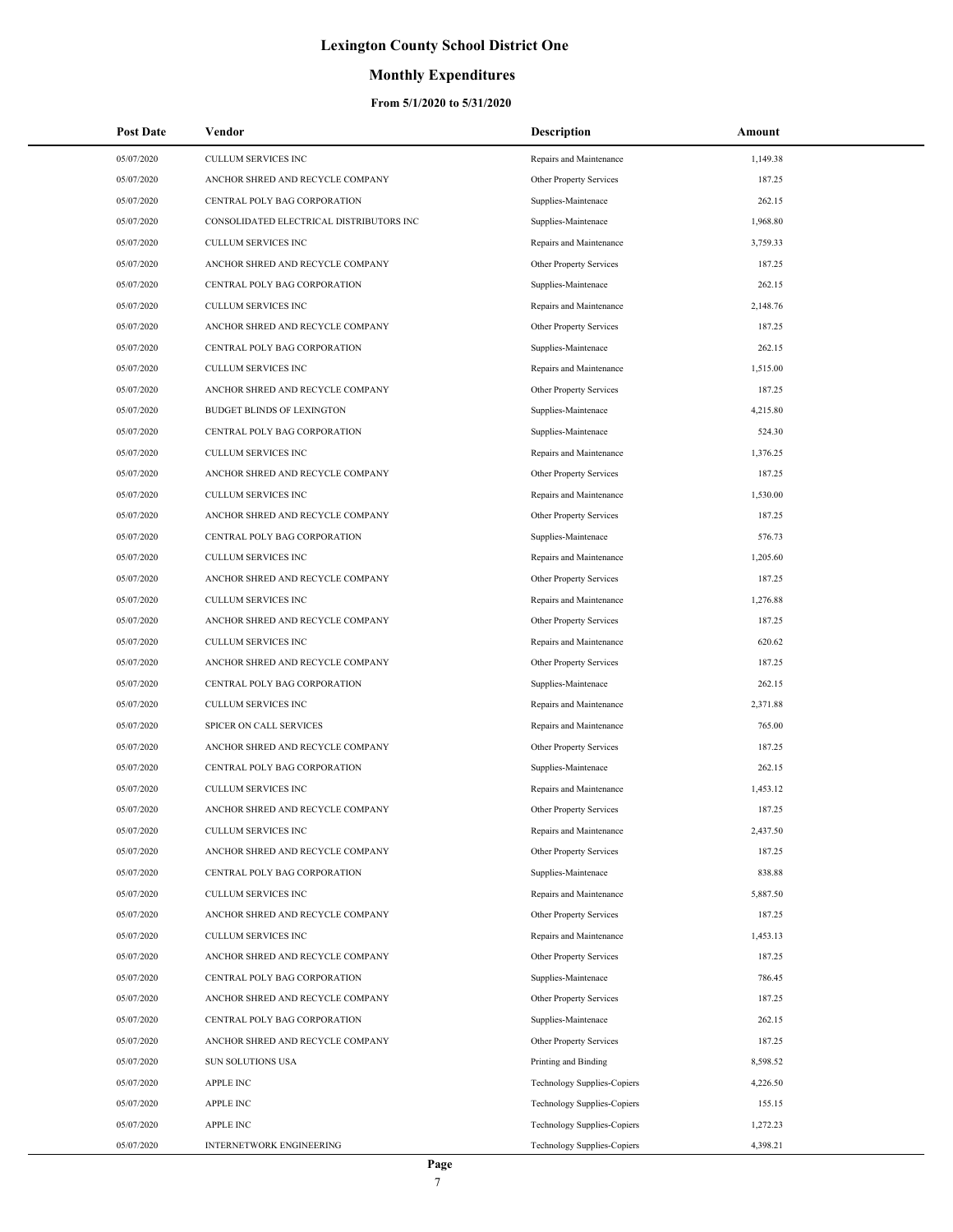### **Monthly Expenditures**

| <b>Post Date</b> | Vendor                                          | Description                   | Amount   |
|------------------|-------------------------------------------------|-------------------------------|----------|
| 05/07/2020       | <b>HEINEMANN</b>                                | Supplies                      | 178.00   |
| 05/07/2020       | TEACHERS COLLEGE READING AND WRITING PROJECT    | Travel                        | 650.00   |
| 05/07/2020       | <b>SCHOOL SPECIALTY</b>                         | Supplies                      | 1,303.42 |
| 05/07/2020       | THE PARENT INSTITUTE                            | Supplies                      | 616.00   |
| 05/07/2020       | CRISIS PREVENTION INSTITUTE INC                 | Inst Prog Improvement         | 2,180.00 |
| 05/07/2020       | <b>EMPLOYEE</b>                                 | Travel                        | 140.00   |
| 05/07/2020       | NANCY K PERRY CHILDREN'S SHELTER                | <b>Instructional Services</b> | 1,654.50 |
| 05/07/2020       | <b>FRONTLINE EDUCATION</b>                      | Software Renewal/Agreemen     | 8,340.67 |
| 05/07/2020       | <b>EMPLOYEE</b>                                 | Travel                        | 108.50   |
| 05/07/2020       | TEACHERS COLLEGE READING AND WRITING PROJECT    | Travel                        | 650.00   |
| 05/07/2020       | CAROLINA STORM WATER SERVICES                   | Building                      | 450.00   |
| 05/07/2020       | COUNTY OF LEXINGTON                             | Building                      | 3,265.00 |
| 05/07/2020       | CAROLINA STORM WATER SERVICES                   | Improv Other Than Bldg        | 450.00   |
| 05/07/2020       | CAROLINA STORM WATER SERVICES                   | Improv Other Than Bldg        | 450.00   |
| 05/07/2020       | <b>BUDGET BLINDS OF LEXINGTON</b>               | Supplies                      | 9,024.02 |
| 05/07/2020       | THE OFFICE PAL INC                              | Supplies                      | 398.25   |
| 05/07/2020       | HERSHEYS ICE CREAM                              | Food                          | 107.70   |
| 05/07/2020       | HERSHEYS ICE CREAM                              | Food                          | 105.76   |
| 05/07/2020       | <b>EMPLOYEE</b>                                 | Travel                        | 106.95   |
| 05/07/2020       | HERSHEYS ICE CREAM                              | Food                          | 107.70   |
| 05/07/2020       | HERSHEYS ICE CREAM                              | Food                          | 360.32   |
| 05/07/2020       | THE OFFICE PAL INC                              | Supplies                      | 175.16   |
| 05/07/2020       | <b>SCHOLASTIC INC</b>                           | Pupil Activity                | 379.50   |
| 05/07/2020       | FORMS AND SUPPLY INC (FSI)                      | Pupil Activity                | 229.41   |
| 05/07/2020       | WARDS NATURAL SCIENCE EST LLC                   | Pupil Activity                | 582.28   |
| 05/07/2020       | <b>BSN SPORTS</b>                               | Pupil Activity                | 1,401.70 |
| 05/07/2020       | AIRBORNE ATHLETICS INC                          | Pupil Act-Equip over \$5000   | 7,140.01 |
| 05/07/2020       | SC DEPARTMENT OF REVENUE (SALES TAX RETURN)     | Pupil Act-Equip over \$5000   | 559.65   |
| 05/11/2020       | <b>SCHOOL SPECIALTY</b>                         | Supplies                      | 227.10   |
| 05/11/2020       | FORMS AND SUPPLY INC (FSI)                      | Supplies                      | 174.30   |
| 05/11/2020       | ROCHESTER 100 INC                               | Supplies                      | 653.40   |
| 05/11/2020       | <b>SCHOOL SPECIALTY</b>                         | Supplies                      | 542.44   |
| 05/11/2020       | PSAT/NMSQT                                      | Other Prof & Tech Service     | 767.00   |
| 05/11/2020       | ACADEMIC SUPPLIER DBA RASIX COMPUTER CENTER INC | Supplies                      | 882.67   |
| 05/11/2020       | FORMS AND SUPPLY INC (FSI)                      | Supplies                      | 277.45   |
| 05/11/2020       | ROCHESTER 100 INC                               | Supplies                      | 2,042.95 |
| 05/11/2020       | THE TROPHY & AWARDS CENTER                      | Supplies                      | 452.08   |
| 05/11/2020       | FORMS AND SUPPLY INC (FSI)                      | Supplies                      | 511.10   |
| 05/11/2020       | <b>JW PEPPER</b>                                | Supplies                      | 956.00   |
| 05/11/2020       | <b>SCHOOL SPECIALTY</b>                         | Supplies                      | 166.96   |
| 05/11/2020       | THE OFFICE PAL INC                              | Supplies                      | 800.15   |
| 05/11/2020       | <b>BSN SPORTS</b>                               | Supplies                      | 2,434.27 |
| 05/11/2020       | RHODES GRADUATION SERVICES INC                  | Supplies                      | 1,605.00 |
| 05/11/2020       | ACADEMIC SUPPLIER DBA RASIX COMPUTER CENTER INC | Supplies                      | 983.12   |
| 05/11/2020       | FORMS AND SUPPLY INC (FSI)                      | Supplies                      | 3,648.66 |
| 05/11/2020       | CENGAGE LEARNING                                | Supplies                      | 147.50   |
| 05/11/2020       | INTEGRITY AUDIO PRODUCTIONS                     | Supplies                      | 2,287.57 |
| 05/11/2020       | THE OFFICE PAL INC                              | Supplies                      | 1,450.00 |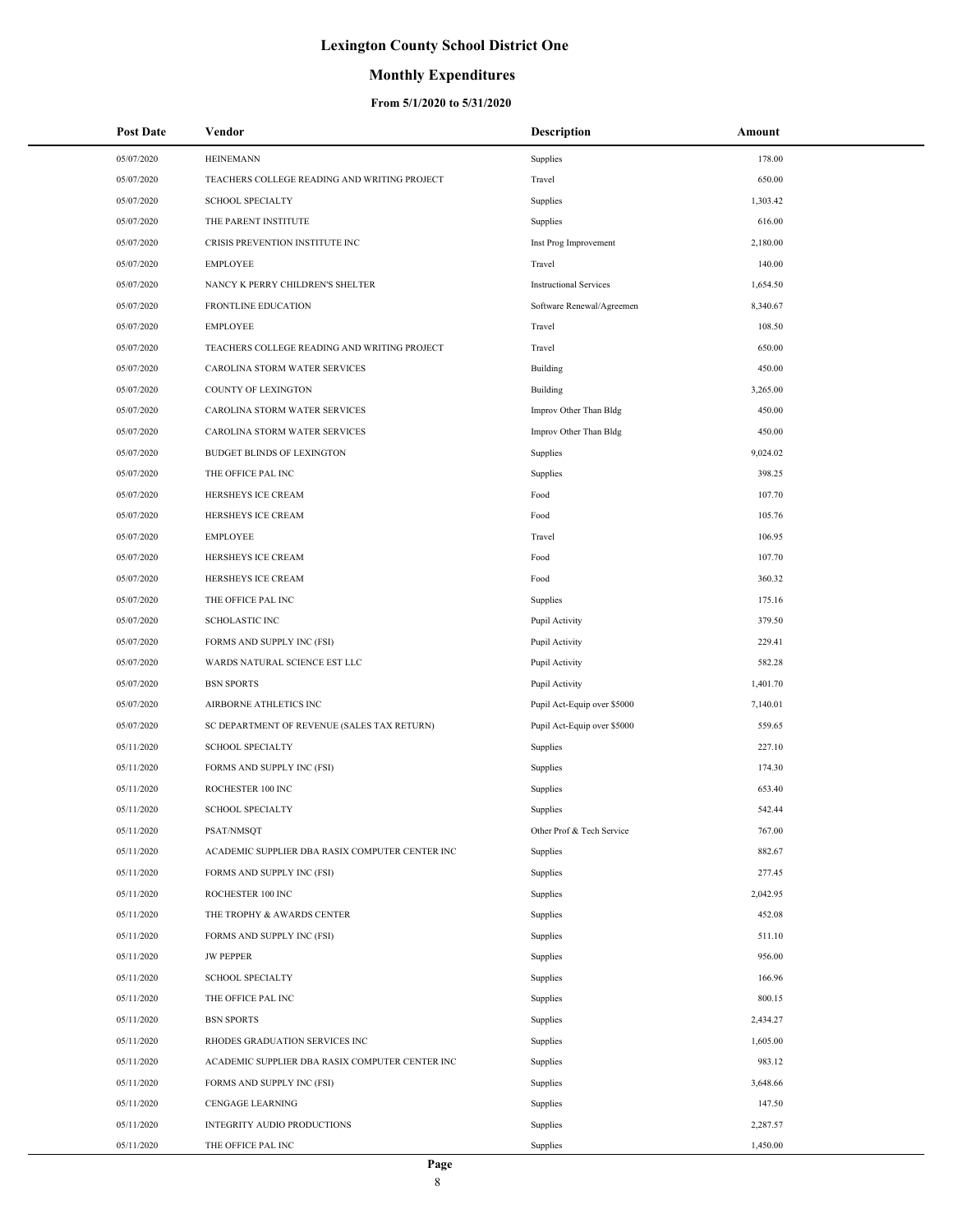## **Monthly Expenditures**

| <b>Post Date</b> | Vendor                                            | <b>Description</b>      | Amount   |
|------------------|---------------------------------------------------|-------------------------|----------|
| 05/11/2020       | MUSICIAN SUPPLY                                   | Supplies                | 180.08   |
| 05/11/2020       | PECKNEL MUSIC COMPANY INC                         | Repairs and Maintenance | 390.00   |
| 05/11/2020       | FORMS AND SUPPLY INC (FSI)                        | Supplies                | 220.46   |
| 05/11/2020       | MACKIN LIBRARY MEDIA                              | Library Books           | 1,833.56 |
| 05/11/2020       | LEGO EDUCATION NOTH AMERICA                       | Supplies                | 1,482.65 |
| 05/11/2020       | STENHOUSE PUBLISHERS                              | Supplies                | 1,389.93 |
| 05/11/2020       | DAVIS FRAWLEY ATTORNEYS AT LAW                    | Legal Services          | 745.00   |
| 05/11/2020       | NATIONAL SCHOOL BOARDS ASSOCIATION                | Dues and Fees           | 8,620.00 |
| 05/11/2020       | ROCHESTER 100 INC                                 | Supplies                | 426.60   |
| 05/11/2020       | FORMS AND SUPPLY INC (FSI)                        | Supplies                | 239.00   |
| 05/11/2020       | THE HALL COMPANY INC                              | Supplies                | 846.08   |
| 05/11/2020       | ACE GLASS CO INC                                  | Repairs and Maintenance | 107.00   |
| 05/11/2020       | CULLUM SERVICES INC                               | Repairs and Maintenance | 640.26   |
| 05/11/2020       | JOHNSON CONTROLS FIRE PROTECTION LP               | Repairs and Maintenance | 210.00   |
| 05/11/2020       | A Z LAWN MOWER PARTS                              | Supplies-Maintenace     | 102.58   |
| 05/11/2020       | PALMETTO SPORTS FLOORS LLC                        | Repairs and Maintenance | 3,613.50 |
| 05/11/2020       | <b>DAKTRONICS INC</b>                             | Supplies-Maintenace     | 321.00   |
| 05/11/2020       | SMITH AND JONES JANITORIAL SUPPLIES AND EQUIP INC | Supplies-Maintenace     | 1,442.86 |
| 05/11/2020       | <b>CULLUM SERVICES INC</b>                        | Repairs and Maintenance | 548.31   |
| 05/11/2020       | A Z LAWN MOWER PARTS                              | Supplies-Maintenace     | 796.54   |
| 05/11/2020       | CENTRAL POLY BAG CORPORATION                      | Supplies-Maintenace     | 406.60   |
| 05/11/2020       | <b>GE APPLIANCES</b>                              | Supplies-Maintenace     | 334.00   |
| 05/11/2020       | SMITH AND JONES JANITORIAL SUPPLIES AND EQUIP INC | Supplies-Maintenace     | 4,285.50 |
| 05/11/2020       | CULLUM SERVICES INC                               | Repairs and Maintenance | 460.49   |
| 05/11/2020       | PALMETTO SPORTS FLOORS LLC                        | Repairs and Maintenance | 1,746.36 |
| 05/11/2020       | CULLUM SERVICES INC                               | Repairs and Maintenance | 3,536.70 |
| 05/11/2020       | PALMETTO SPORTS FLOORS LLC                        | Repairs and Maintenance | 3,301.56 |
| 05/11/2020       | GREENVILLE OFFICE SUPPLY CO INC                   | Supplies                | 598.61   |
| 05/11/2020       | A Z LAWN MOWER PARTS                              | Supplies-Maintenace     | 245.78   |
| 05/11/2020       | CENTRAL POLY BAG CORPORATION                      | Supplies-Maintenace     | 838.88   |
| 05/11/2020       | SMITH AND JONES JANITORIAL SUPPLIES AND EQUIP INC | Supplies-Maintenace     | 453.66   |
| 05/11/2020       | TUCKER MATERIALS INC                              | Supplies-Maintenace     | 203.73   |
| 05/11/2020       | <b>GE APPLIANCES</b>                              | Supplies-Maintenace     | 208.00   |
| 05/11/2020       | SMITH AND JONES JANITORIAL SUPPLIES AND EQUIP INC | Supplies-Maintenace     | 625.13   |
| 05/11/2020       | SOUTHEASTERN PAPER GROUP                          | Supplies-Maintenace     | 167.72   |
| 05/11/2020       | PALMETTO SPORTS FLOORS LLC                        | Repairs and Maintenance | 1,195.20 |
| 05/11/2020       | SMITH AND JONES JANITORIAL SUPPLIES AND EQUIP INC | Supplies-Maintenace     | 577.80   |
| 05/11/2020       | PALMETTO SPORTS FLOORS LLC                        | Repairs and Maintenance | 1,665.72 |
| 05/11/2020       | BLUE GRANITE WATER COMPANY                        | <b>Public Utilities</b> | 120.51   |
| 05/11/2020       | OSWALD WHOLESALE LUMBER INC                       | Supplies-Maintenace     | 693.36   |
| 05/11/2020       | PALMETTO SPORTS FLOORS LLC                        | Repairs and Maintenance | 1,554.48 |
| 05/11/2020       | <b>GE APPLIANCES</b>                              | Supplies-Maintenace     | 334.00   |
| 05/11/2020       | <b>CULLUM SERVICES INC</b>                        | Repairs and Maintenance | 1,495.05 |
| 05/11/2020       | PALMETTO SPORTS FLOORS LLC                        | Repairs and Maintenance | 3,773.34 |
| 05/11/2020       | CENTRAL POLY BAG CORPORATION                      | Supplies-Maintenace     | 1,524.75 |
| 05/11/2020       | CENTRAL POLY BAG CORPORATION                      | Supplies-Maintenace     | 1,016.50 |
| 05/11/2020       | SMITH AND JONES JANITORIAL SUPPLIES AND EQUIP INC | Supplies-Maintenace     | 757.32   |
| 05/11/2020       | PALMETTO SPORTS FLOORS LLC                        | Repairs and Maintenance | 378.00   |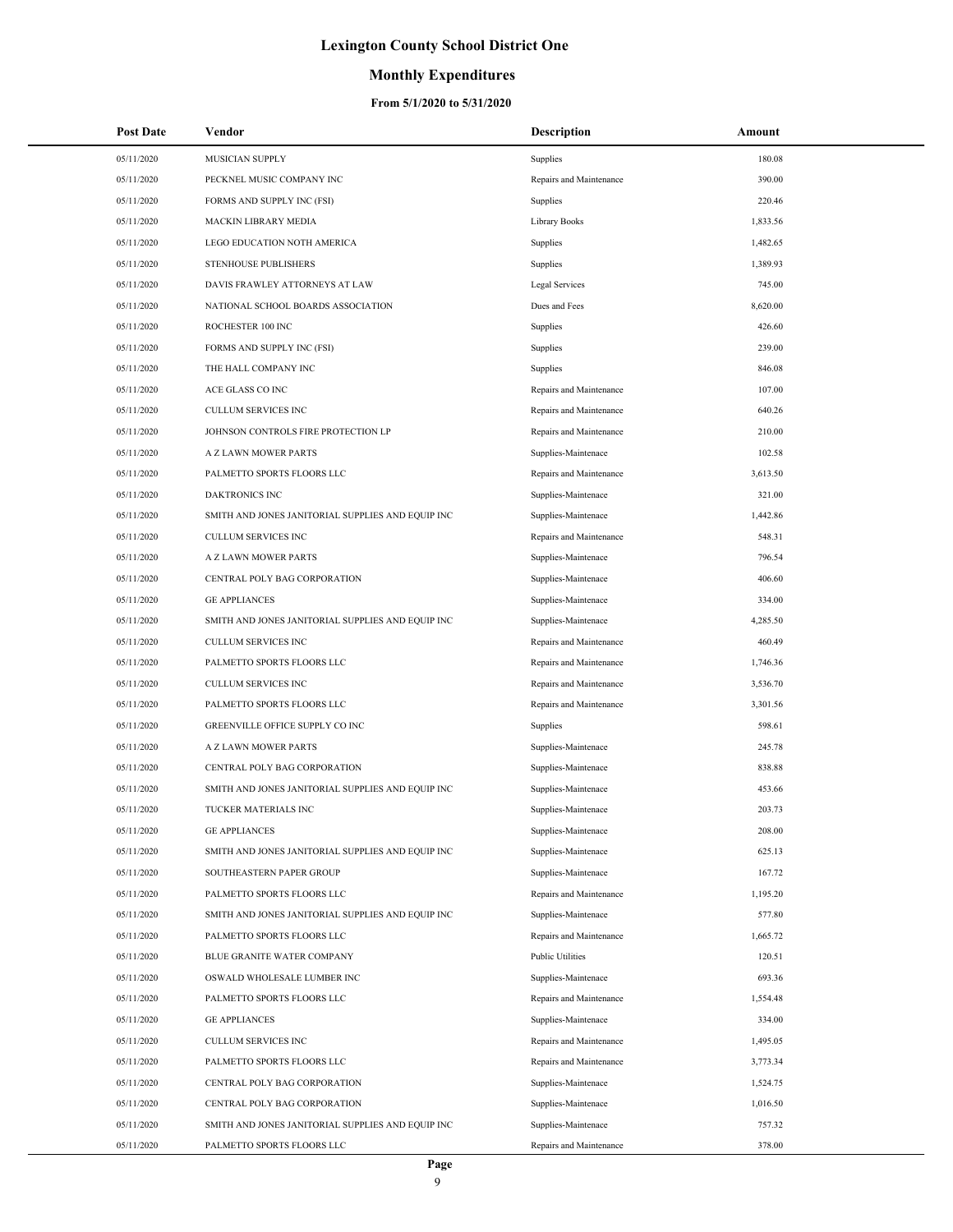### **Monthly Expenditures**

| <b>Post Date</b> | Vendor                                             | <b>Description</b>          | Amount     |
|------------------|----------------------------------------------------|-----------------------------|------------|
| 05/11/2020       | A Z LAWN MOWER PARTS                               | Supplies-Maintenace         | 780.52     |
| 05/11/2020       | SMITH AND JONES JANITORIAL SUPPLIES AND EQUIP INC  | Supplies-Maintenace         | 2,199.91   |
| 05/11/2020       | <b>CULLUM SERVICES INC</b>                         | Repairs and Maintenance     | 525.63     |
| 05/11/2020       | <b>A Z LAWN MOWER PARTS</b>                        | Supplies-Maintenace         | 534.73     |
| 05/11/2020       | OSWALD WHOLESALE LUMBER INC                        | Supplies-Maintenace         | 2,233.84   |
| 05/11/2020       | SMITH AND JONES JANITORIAL SUPPLIES AND EQUIP INC  | Supplies-Maintenace         | 380.50     |
| 05/11/2020       | PALMETTO SPORTS FLOORS LLC                         | Repairs and Maintenance     | 1,988.28   |
| 05/11/2020       | <b>GE APPLIANCES</b>                               | Supplies-Maintenace         | 334.00     |
| 05/11/2020       | SMITH AND JONES JANITORIAL SUPPLIES AND EQUIP INC  | Supplies-Maintenace         | 5,254.54   |
| 05/11/2020       | CENTRAL POLY BAG CORPORATION                       | Supplies-Maintenace         | 419.44     |
| 05/11/2020       | OSWALD WHOLESALE LUMBER INC                        | Supplies-Maintenace         | 693.36     |
| 05/11/2020       | SMITH AND JONES JANITORIAL SUPPLIES AND EQUIP INC  | Supplies-Maintenace         | 186.39     |
| 05/11/2020       | DADE PAPER AND BAG LLC DBA IMPERIAL DADE           | Supplies-Maintenace         | 276.70     |
| 05/11/2020       | ED SMITH LUMBER MILL INC                           | Supplies-Maintenace         | 2,025.97   |
| 05/11/2020       | <b>GE APPLIANCES</b>                               | Supplies-Maintenace         | 854.00     |
| 05/11/2020       | GREENVILLE OFFICE SUPPLY CO INC                    | Supplies-Maintenace         | 194.08     |
| 05/11/2020       | SMITH AND JONES JANITORIAL SUPPLIES AND EQUIP INC  | Supplies-Maintenace         | 775.41     |
| 05/11/2020       | A Z LAWN MOWER PARTS                               | Supplies-Maintenace         | 273.33     |
| 05/11/2020       | PALMETTO SPORTS FLOORS LLC                         | Repairs and Maintenance     | 2,280.78   |
| 05/11/2020       | SMITH AND JONES JANITORIAL SUPPLIES AND EQUIP INC  | Supplies-Maintenace         | 186.39     |
| 05/11/2020       | TUCKER MATERIALS INC                               | Supplies-Maintenace         | 933.47     |
| 05/11/2020       | PALMETTO SPORTS FLOORS LLC                         | Repairs and Maintenance     | 5,650.20   |
| 05/11/2020       | A Z LAWN MOWER PARTS                               | Supplies-Maintenace         | 189.23     |
| 05/11/2020       | SMITH AND JONES JANITORIAL SUPPLIES AND EQUIP INC  | Repairs and Maintenance     | 130.00     |
| 05/11/2020       | SMITH AND JONES JANITORIAL SUPPLIES AND EQUIP INC  | Supplies                    | 282.48     |
| 05/11/2020       | OSWALD WHOLESALE LUMBER INC                        | Supplies-Maintenace         | 1,798.18   |
| 05/11/2020       | SMITH AND JONES JANITORIAL SUPPLIES AND EQUIP INC  | Supplies-Maintenace         | 630.74     |
| 05/11/2020       | <b>EMPLOYEE</b>                                    | Travel                      | 162.21     |
| 05/11/2020       | MIDLANDS EXAMS AND DRUG SCREENING                  | Other Prof & Tech Service   | 800.00     |
| 05/11/2020       | SUN SOLUTIONS USA                                  | Printing and Binding        | 500.76     |
| 05/11/2020       | ACADEMIC SUPPLIER DBA RASIX COMPUTER CENTER INC    | Supplies                    | 570.88     |
| 05/11/2020       | FORMS AND SUPPLY INC (FSI)                         | Supplies                    | 389.87     |
| 05/11/2020       | CDWG ACCT 305089                                   | Technology Supplies-Copiers | 536.50     |
| 05/11/2020       | POWER SCHOOL GROUP LLC                             | Software Renewal/Agreemen   | 4,090.08   |
| 05/11/2020       | TELCOM OF SOUTH CAROLINA INC                       | Software Renewal/Agreemen   | 550.00     |
| 05/11/2020       | POWER SCHOOL GROUP LLC                             | Other Prof & Tech Service   | 1,107.50   |
| 05/11/2020       | FORMS AND SUPPLY INC (FSI)                         | Supplies                    | 817.85     |
| 05/11/2020       | <b>SCHOOL SPECIALTY</b>                            | Supplies                    | 356.84     |
| 05/11/2020       | ROCHESTER 100 INC                                  | Supplies                    | 1,350.00   |
| 05/11/2020       | AGC EDUCATION INC DBA TONAS GRAPHICS               | Supplies                    | 898.00     |
| 05/11/2020       | DELL COMPUTERS                                     | <b>Technology Supplies</b>  | 1,251.90   |
| 05/11/2020       | LAKESHORE LEARNING MATERIALS                       | Supplies                    | 278.52     |
| 05/11/2020       | HAYNSWORTH SINKLER BOYD PA                         | Dues and Fees               | 10,674.37  |
| 05/11/2020       | THE BANK OF NEW YORK FINANCIAL CONTROL BILLING DEP | Dues and Fees               | 2,200.00   |
| 05/11/2020       | <b>BSN SPORTS</b>                                  | Supplies                    | 15,562.08  |
| 05/11/2020       | CODELYNX INC                                       | <b>Technology Supplies</b>  | 8,581.74   |
| 05/11/2020       | THOMPSON TURNER CONSTRUCTION                       | <b>Building</b>             | 839,928.13 |
| 05/11/2020       | CC AND I SERVICES LLC                              | Building                    | 14,036.60  |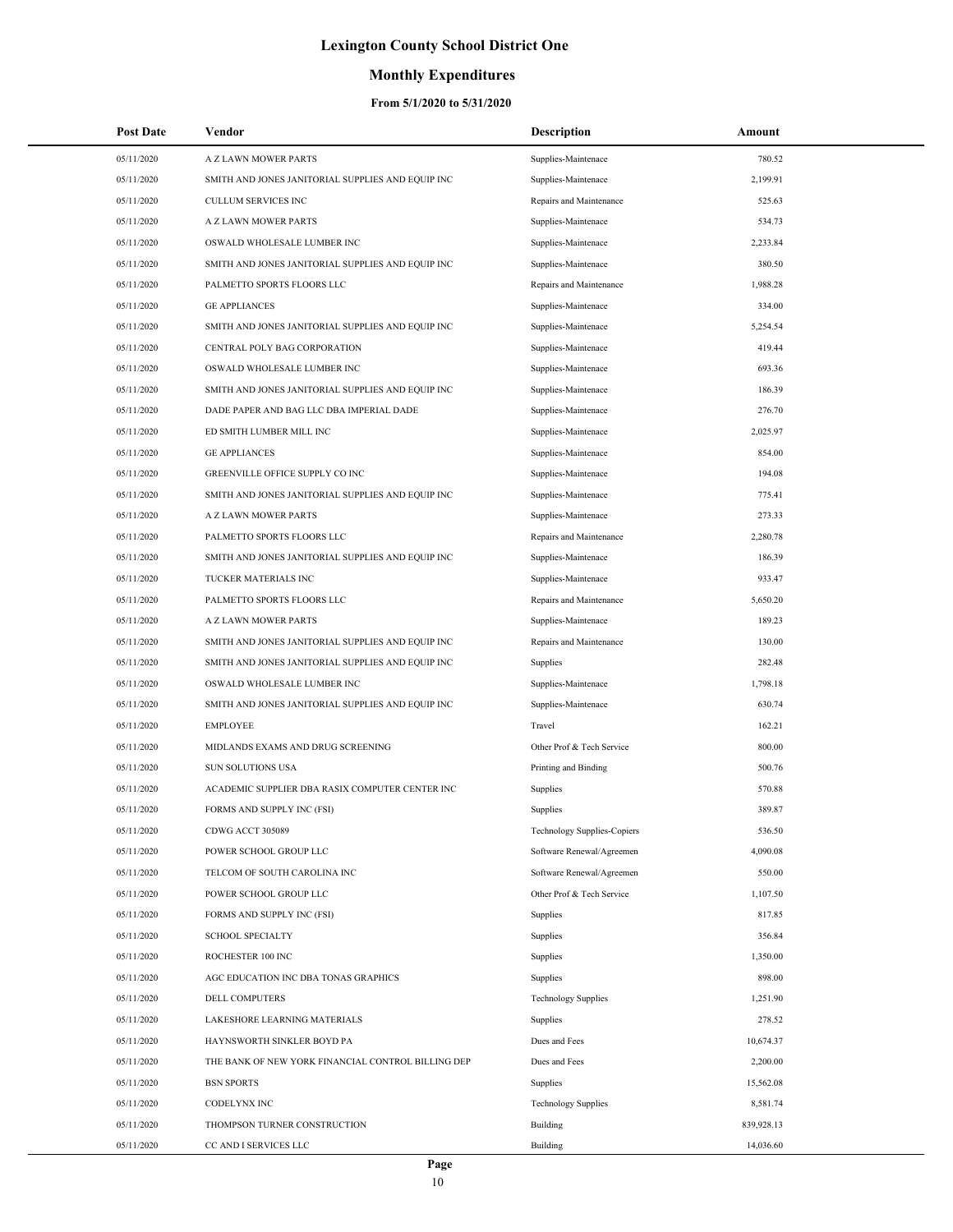### **Monthly Expenditures**

| <b>Post Date</b> | Vendor                                            | <b>Description</b>         | Amount     |
|------------------|---------------------------------------------------|----------------------------|------------|
| 05/11/2020       | BLICK ART MATERIALS LLC                           | Pupil Activity             | 257.26     |
| 05/11/2020       | ROCHESTER 100 INC                                 | Pupil Activity             | 292.55     |
| 05/11/2020       | STENHOUSE PUBLISHERS                              | Pupil Activity             | 499.80     |
| 05/11/2020       | FORMS AND SUPPLY INC (FSI)                        | Pupil Activity             | 190.30     |
| 05/11/2020       | MUSIC THEATRE INTERNATIONAL                       | Pupil Activity             | 1,451.75   |
| 05/11/2020       | SC ATHLETIC COACHES ASSOCIATION                   | Pupil Activity             | 200.00     |
| 05/11/2020       | RAE CROWTHER FOOTBALL/STRENGTH                    | Pupil Activity             | 468.66     |
| 05/11/2020       | <b>TAND T SPORTS</b>                              | Pupil Activity             | 2,411.78   |
| 05/11/2020       | <b>BSN SPORTS</b>                                 | Pupil Activity             | 701.87     |
| 05/11/2020       | MODERN TURF INC                                   | Pupil Activity             | 1,233.75   |
| 05/11/2020       | IMAGINATION PLAYGROUND LLC                        | Supplies                   | 5,745.00   |
| 05/11/2020       | SC DEPARTMENT OF REVENUE (SALES TAX RETURN)       | Supplies                   | 307.65     |
| 05/12/2020       | <b>SCHOOL SPECIALTY</b>                           | Supplies                   | 117.46     |
| 05/12/2020       | <b>SCHOOL SPECIALTY</b>                           | Supplies                   | 339.26     |
| 05/12/2020       | POLLOCK COMPANY                                   | Supplies                   | 428.00     |
| 05/12/2020       | TRIUNE MARKETING CO                               | Supplies                   | 1,115.48   |
| 05/12/2020       | DELL COMPUTERS                                    | <b>Technology Supplies</b> | 2,000.90   |
| 05/12/2020       | <b>SCHOOL SPECIALTY</b>                           | Supplies                   | 281.84     |
| 05/12/2020       | <b>JW PEPPER</b>                                  | Supplies                   | 785.70     |
| 05/12/2020       | <b>SCHOOL SPECIALTY</b>                           | Supplies                   | 1,272.83   |
| 05/12/2020       | FOLLETT SCHOOL SOLUTIONS INC                      | Library Books              | 533.10     |
| 05/12/2020       | POWER SCHOOL GROUP LLC                            | Other Prof & Tech Service  | 187.51     |
| 05/12/2020       | GREENVILLE OFFICE SUPPLY CO INC                   | Supplies-Maintenace        | 832.80     |
| 05/12/2020       | GREENVILLE OFFICE SUPPLY CO INC                   | Supplies-Maintenace        | 144.84     |
| 05/12/2020       | GREENVILLE OFFICE SUPPLY CO INC                   | Supplies-Maintenace        | 731.88     |
| 05/12/2020       | FORMS AND SUPPLY INC (FSI)                        | Supplies                   | 833.97     |
| 05/12/2020       | FORMS AND SUPPLY INC (FSI)                        | Supplies                   | 140.47     |
| 05/12/2020       | FORMS AND SUPPLY INC (FSI)                        | Supplies                   | 445.85     |
| 05/12/2020       | <b>DICK SMITH FORD</b>                            | Vehicles                   | 132,311.00 |
| 05/12/2020       | <b>BSN SPORTS</b>                                 | Pupil Activity             | 7,353.67   |
| 05/13/2020       | BLICK ART MATERIALS LLC                           | Supplies                   | 310.19     |
| 05/13/2020       | FORMS AND SUPPLY INC (FSI)                        | Supplies                   | 280.24     |
| 05/13/2020       | <b>SCHOOL SPECIALTY</b>                           | Supplies                   | 626.50     |
| 05/13/2020       | FORMS AND SUPPLY INC (FSI)                        | Supplies                   | 1,296.79   |
| 05/13/2020       | <b>RYDIN DECAL</b>                                | Printing and Binding       | 1,144.00   |
| 05/13/2020       | ACADEMIC SUPPLIER DBA RASIX COMPUTER CENTER INC   | Supplies                   | 1,090.11   |
| 05/13/2020       | FORMS AND SUPPLY INC (FSI)                        | Supplies                   | 2,952.13   |
| 05/13/2020       | J&P PARK ACQUISITIONS INC DBA PARK SEED WHOLESALE | Supplies                   | 109.90     |
| 05/13/2020       | LEXINGTON PRINTING LLC                            | Supplies                   | 642.00     |
| 05/13/2020       | POLLOCK COMPANY                                   | Supplies                   | 428.00     |
| 05/13/2020       | <b>SCHOOL SPECIALTY</b>                           | Supplies                   | 687.36     |
| 05/13/2020       | THE OFFICE PAL INC                                | Supplies                   | 1,104.95   |
| 05/13/2020       | CAMCOR                                            | Supplies                   | 179.71     |
| 05/13/2020       | NASCO                                             | Supplies                   | 1,162.20   |
| 05/13/2020       | В & Н РНОТО                                       | Supplies                   | 2,297.24   |
| 05/13/2020       | HENRY SCHEIN INC                                  | Supplies                   | 484.71     |
| 05/13/2020       | PECKNEL MUSIC COMPANY INC                         | Repairs and Maintenance    | 450.00     |
| 05/13/2020       | MUSICIAN SUPPLY                                   | Repairs and Maintenance    | 780.00     |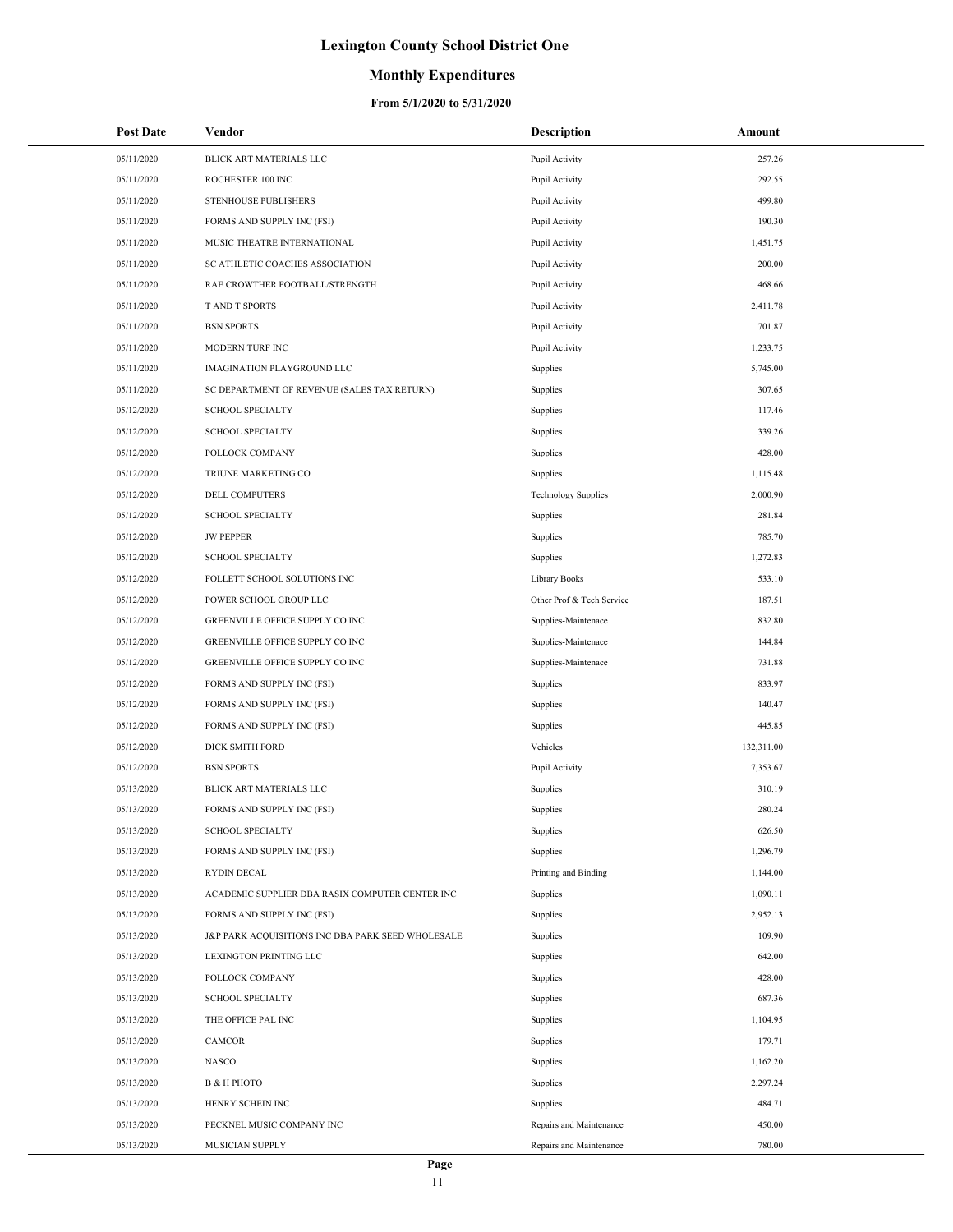### **Monthly Expenditures**

| Post Date  | Vendor                                            | Description                        | Amount    |
|------------|---------------------------------------------------|------------------------------------|-----------|
| 05/13/2020 | <b>SCHOOL SPECIALTY</b>                           | Supplies                           | 382.42    |
| 05/13/2020 | SCHOOL NURSE SUPPLY INC                           | Supplies                           | 144.00    |
| 05/13/2020 | <b>MACKIN LIBRARY MEDIA</b>                       | Library Books                      | 176.44    |
| 05/13/2020 | UNIVERSITY OF SC COLLEGE OF EDUCATION             | Inst Prog Improvement              | 2,000.00  |
| 05/13/2020 | DODGE LEARNING RESOURCES                          | Supplies                           | 1,489.38  |
| 05/13/2020 | BURR AND FORMAN LLP                               | Legal Services                     | 1,491.26  |
| 05/13/2020 | ACADEMIC SUPPLIER DBA RASIX COMPUTER CENTER INC   | Supplies                           | 162.66    |
| 05/13/2020 | OVERHEAD DOOR COMPANY OF COLUMBIA                 | Repairs and Maintenance            | 1,353.41  |
| 05/13/2020 | JOHNSON CONTROLS FIRE PROTECTION LP               | Repairs and Maintenance            | 756.00    |
| 05/13/2020 | SMITH AND JONES JANITORIAL SUPPLIES AND EQUIP INC | Supplies-Maintenace                | 4,710.28  |
| 05/13/2020 | <b>LEBLEU ENTERPRISES</b>                         | Rentals                            | 266.49    |
| 05/13/2020 | GREENVILLE OFFICE SUPPLY CO INC                   | Supplies-Maintenace                | 310.21    |
| 05/13/2020 | GREENVILLE OFFICE SUPPLY CO INC                   | Supplies-Maintenace                | 108.63    |
| 05/13/2020 | SMITH AND JONES JANITORIAL SUPPLIES AND EQUIP INC | Supplies-Maintenace                | 3,398.38  |
| 05/13/2020 | OSWALD WHOLESALE LUMBER INC                       | Supplies-Maintenace                | 1,968.65  |
| 05/13/2020 | A AND A ELECTRIC MOTOR AND REPAIR                 | Repairs and Maintenance            | 2,466.09  |
| 05/13/2020 | SC DEPARTMENT OF ADMINISTRATION                   | Repairs and Maintenance            | 10,945.44 |
| 05/13/2020 | <b>EMPLOYEE</b>                                   | Travel                             | 557.18    |
| 05/13/2020 | <b>EMPLOYEE</b>                                   | Travel                             | 234.03    |
| 05/13/2020 | <b>READABLE INK</b>                               | Other Prof & Tech Service          | 1,200.00  |
| 05/13/2020 | LAMINEX INC DBA ID SHOP                           | Supplies                           | 1,770.85  |
| 05/13/2020 | DELL COMPUTERS                                    | <b>Technology Supplies-Copiers</b> | 214.07    |
| 05/13/2020 | DELL COMPUTERS                                    | <b>Technology Supplies-Copiers</b> | 906.18    |
| 05/13/2020 | <b>DELL COMPUTERS</b>                             | Technology Supplies-Copiers        | 1,812.37  |
| 05/13/2020 | CAMCOR                                            | Software Renewal/Agreemen          | 1,601.72  |
| 05/13/2020 | <b>EMPLOYEE</b>                                   | Travel                             | 173.08    |
| 05/13/2020 | CARAHSOFT TECHNOLOGY CORP                         | Software Renewal/Agreemen          | 1,827.00  |
| 05/13/2020 | SC DEPARTMENT OF REVENUE (SALES TAX RETURN)       | Software Renewal/Agreemen          | 127.89    |
| 05/13/2020 | CLARK POWELL ASSOCIATES INC                       | Software Renewal/Agreemen          | 500.00    |
| 05/13/2020 | <b>GATTIS PRO AUDIO</b>                           | Software Renewal/Agreemen          | 5,497.21  |
| 05/13/2020 | <b>INTERNETWORK ENGINEERING</b>                   | <b>Technology Supplies-Copiers</b> | 2,199.10  |
| 05/13/2020 | <b>SCHOOL SPECIALTY</b>                           | Supplies                           | 146.11    |
| 05/13/2020 | BISHOP, CATHERINE H                               | Inst Prog Improvement              | 3,000.00  |
| 05/13/2020 | <b>APPLE INC</b>                                  | <b>Technology Supplies</b>         | 8,975.16  |
| 05/13/2020 | CAMCOR                                            | <b>Technology Supplies</b>         | 2,674.99  |
| 05/13/2020 | FORMS AND SUPPLY INC (FSI)                        | Supplies                           | 162.13    |
| 05/13/2020 | CAMCOR                                            | <b>Technology Supplies</b>         | 1,265.04  |
| 05/13/2020 | <b>EMPLOYEE</b>                                   | Travel                             | 109.94    |
| 05/13/2020 | CASH                                              | Other Objects                      | 12,567.50 |
| 05/13/2020 | <b>EMPLOYEE</b>                                   | Pupil Activity                     | 322.68    |
| 05/13/2020 | <b>HUDL</b>                                       | Pupil Activity                     | 1,710.89  |
| 05/13/2020 | T AND T SPORTS                                    | Pupil Activity                     | 256.80    |
| 05/18/2020 | PIONEER VALLEY BOOKS                              | Supplies                           | 1,869.16  |
| 05/18/2020 | SC DEPARTMENT OF REVENUE (SALES TAX RETURN)       | Supplies                           | 130.84    |
| 05/18/2020 | <b>BEAT BY BEAT PRESS</b>                         | Supplies                           | 199.00    |
| 05/18/2020 | DELL COMPUTERS                                    | <b>Technology Supplies</b>         | 1,444.50  |
| 05/18/2020 | FORMS AND SUPPLY INC (FSI)                        | Supplies                           | 642.26    |
| 05/18/2020 | SC DEPARTMENT OF REVENUE (SALES TAX RETURN)       | Supplies                           | 117.53    |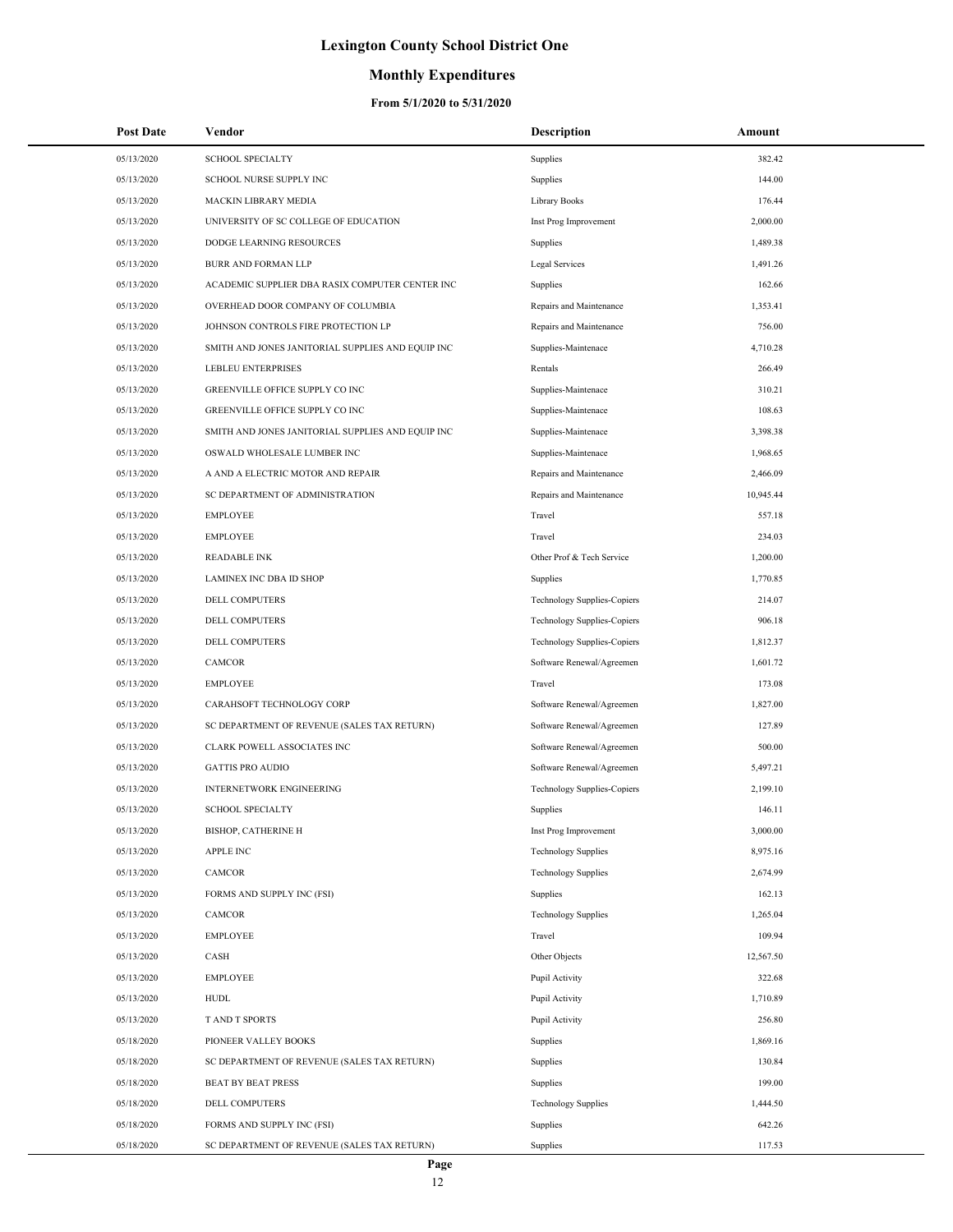### **Monthly Expenditures**

| <b>Post Date</b> | Vendor                                          | Description                 | Amount    |
|------------------|-------------------------------------------------|-----------------------------|-----------|
| 05/18/2020       | SCHOOL NURSE SUPPLY INC                         | Supplies                    | 1,679.00  |
| 05/18/2020       | <b>SCHOOL SPECIALTY</b>                         | Supplies                    | 1,166.83  |
| 05/18/2020       | ACADEMIC SUPPLIER DBA RASIX COMPUTER CENTER INC | Supplies                    | 694.45    |
| 05/18/2020       | <b>SCHOOL SPECIALTY</b>                         | Supplies                    | 138.36    |
| 05/18/2020       | FORMS AND SUPPLY INC (FSI)                      | Supplies                    | 5,599.99  |
| 05/18/2020       | <b>SCHOOL SPECIALTY</b>                         | Supplies                    | 250.55    |
| 05/18/2020       | NUIDEA SCHOOL SUPPLY CO                         | Supplies                    | 299.60    |
| 05/18/2020       | FORMS AND SUPPLY INC (FSI)                      | Supplies                    | 2,799.38  |
| 05/18/2020       | <b>SCHOOL SPECIALTY</b>                         | Supplies                    | 7,811.37  |
| 05/18/2020       | ROCHESTER 100 INC                               | Printing and Binding        | 1,210.32  |
| 05/18/2020       | ROCHESTER 100 INC                               | Supplies                    | 202.68    |
| 05/18/2020       | BIRDBRAIN TECHNOLOGIES LLC                      | Supplies                    | 1,624.35  |
| 05/18/2020       | SC DEPARTMENT OF REVENUE (SALES TAX RETURN)     | Supplies                    | 113.70    |
| 05/18/2020       | STEM TEACHING KITS LLC                          | Supplies                    | 2,459.24  |
| 05/18/2020       | CAMCOR                                          | <b>Technology Supplies</b>  | 2,973.53  |
| 05/18/2020       | ACADEMIC SUPPLIER DBA RASIX COMPUTER CENTER INC | Supplies                    | 103.97    |
| 05/18/2020       | NUIDEA SCHOOL SUPPLY CO                         | Supplies                    | 16,605.33 |
| 05/18/2020       | FOLLETT SCHOOL SOLUTIONS INC                    | Supplies                    | 195.07    |
| 05/18/2020       | ENTERPRISE LEASING COMPANY SOUTHEAST            | <b>Pupil Transportation</b> | 415.16    |
| 05/18/2020       | <b>RHODES BRANDING</b>                          | Supplies                    | 963.00    |
| 05/18/2020       | <b>SCHOOL SPECIALTY</b>                         | Supplies                    | 1,090.47  |
| 05/18/2020       | VEX ROBOTICS INC                                | Supplies                    | 336.67    |
| 05/18/2020       | DYNAMIC MARCHING LLC                            | <b>Technology Supplies</b>  | 199.00    |
| 05/18/2020       | ACADEMIC SUPPLIER DBA RASIX COMPUTER CENTER INC | Supplies                    | 505.36    |
| 05/18/2020       | COMPUTER DESIGN CONSULTING SERVICE LLC          | Printing and Binding        | 698.75    |
| 05/18/2020       | FORMS AND SUPPLY INC (FSI)                      | Supplies                    | 109.14    |
| 05/18/2020       | <b>SCHOOL SPECIALTY</b>                         | Supplies                    | 113.16    |
| 05/18/2020       | ADVANCED TRAVEL THERAPY                         | Other Prof & Tech Service   | 5,250.00  |
| 05/18/2020       | ELEVATION HEALTHCARE                            | Other Prof & Tech Service   | 16,125.00 |
| 05/18/2020       | <b>SOLIANT HEALTH INC</b>                       | Other Prof & Tech Service   | 4,650.00  |
| 05/18/2020       | SOUTHEASTERN SPEECH AND LANGUAGE SERVICES LLC   | Other Prof & Tech Service   | 3,768.75  |
| 05/18/2020       | <b>MUSICAL INNOVATIONS</b>                      | Repairs and Maintenance     | 414.23    |
| 05/18/2020       | <b>MUSICIAN SUPPLY</b>                          | Repairs and Maintenance     | 906.00    |
| 05/18/2020       | <b>SCHOOL SPECIALTY</b>                         | Supplies                    | 260.80    |
| 05/18/2020       | COMPUTER DESIGN CONSULTING SERVICE LLC          | Printing and Binding        | 267.02    |
| 05/18/2020       | <b>CAMCOR</b>                                   | <b>Technology Supplies</b>  | 2,054.34  |
| 05/18/2020       | NUIDEA SCHOOL SUPPLY CO                         | Supplies                    | 338.12    |
| 05/18/2020       | FOLLETT SCHOOL SOLUTIONS INC                    | Supplies                    | 469.23    |
| 05/18/2020       | FOLLETT SCHOOL SOLUTIONS INC                    | Library Books               | 3,119.82  |
| 05/18/2020       | FOLLETT SCHOOL SOLUTIONS INC                    | Library Books               | 377.28    |
| 05/18/2020       | CERTIFIED TRANSLATION SERVICES                  | Other Prof & Tech Service   | 8,603.43  |
| 05/18/2020       | DODGE LEARNING RESOURCES                        | Supplies                    | 104.00    |
| 05/18/2020       | <b>SCHOOL SPECIALTY</b>                         | Supplies                    | 2,079.68  |
| 05/18/2020       | THE OFFICE PAL INC                              | Supplies                    | 468.82    |
| 05/18/2020       | FORMS AND SUPPLY INC (FSI)                      | Supplies                    | 265.02    |
| 05/18/2020       | SARGENT WELCH LLC A VWR CO                      | Supplies                    | 304.68    |
| 05/18/2020       | <b>SCHOOL SPECIALTY</b>                         | Supplies                    | 2,169.52  |
| 05/18/2020       | FORMS AND SUPPLY INC (FSI)                      | Supplies                    | 603.35    |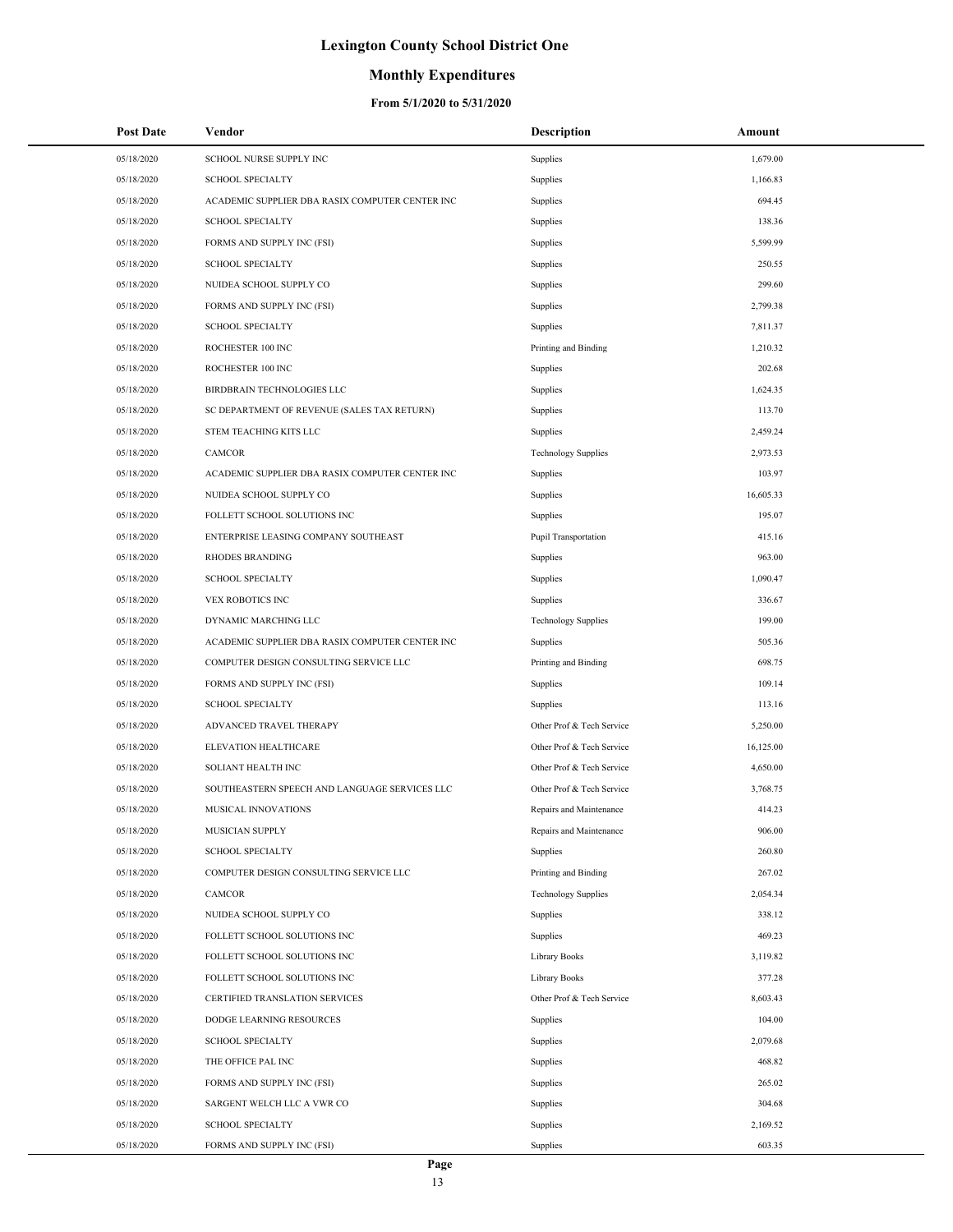## **Monthly Expenditures**

| <b>Post Date</b> | Vendor                                            | <b>Description</b>                 | Amount    |
|------------------|---------------------------------------------------|------------------------------------|-----------|
| 05/18/2020       | <b>DOMINION ENERGY</b>                            | <b>Public Utilities</b>            | 119.55    |
| 05/18/2020       | <b>DOMINION ENERGY</b>                            | <b>Public Utilities</b>            | 454.92    |
| 05/18/2020       | <b>DOMINION ENERGY</b>                            | <b>Public Utilities</b>            | 126.94    |
| 05/18/2020       | GREENVILLE OFFICE SUPPLY CO INC                   | Supplies-Maintenace                | 310.21    |
| 05/18/2020       | SOUTHEASTERN PAPER GROUP                          | Supplies-Maintenace                | 168.46    |
| 05/18/2020       | <b>DOMINION ENERGY</b>                            | <b>Public Utilities</b>            | 4,369.51  |
| 05/18/2020       | <b>DOMINION ENERGY</b>                            | <b>Public Utilities</b>            | 4,904.23  |
| 05/18/2020       | <b>DOMINION ENERGY</b>                            | <b>Public Utilities</b>            | 9,094.38  |
| 05/18/2020       | <b>DOMINION ENERGY</b>                            | <b>Public Utilities</b>            | 4,172.07  |
| 05/18/2020       | SOUTHEASTERN PAPER GROUP                          | Supplies-Maintenace                | 561.54    |
| 05/18/2020       | SMITH AND JONES JANITORIAL SUPPLIES AND EQUIP INC | Supplies-Maintenace                | 2,395.94  |
| 05/18/2020       | SOUTHEASTERN PAPER GROUP                          | Supplies-Maintenace                | 210.58    |
| 05/18/2020       | <b>DOMINION ENERGY</b>                            | <b>Public Utilities</b>            | 4,500.64  |
| 05/18/2020       | SOUTHEASTERN PAPER GROUP                          | Supplies-Maintenace                | 407.11    |
| 05/18/2020       | <b>DOMINION ENERGY</b>                            | <b>Public Utilities</b>            | 3,256.76  |
| 05/18/2020       | SOUTHEASTERN PAPER GROUP                          | Supplies-Maintenace                | 280.77    |
| 05/18/2020       | <b>DOMINION ENERGY</b>                            | <b>Public Utilities</b>            | 17,794.82 |
| 05/18/2020       | <b>DOMINION ENERGY</b>                            | <b>Public Utilities</b>            | 3,666.62  |
| 05/18/2020       | <b>DOMINION ENERGY</b>                            | <b>Public Utilities</b>            | 3,095.18  |
| 05/18/2020       | SMITH AND JONES JANITORIAL SUPPLIES AND EQUIP INC | Supplies-Maintenace                | 1,020.62  |
| 05/18/2020       | <b>DOMINION ENERGY</b>                            | <b>Public Utilities</b>            | 6,636.17  |
| 05/18/2020       | HOME DEPOT USA INC DBA THE HOME DEPOT PRO         | Supplies-Maintenace                | 223.20    |
| 05/18/2020       | <b>DOMINION ENERGY</b>                            | <b>Public Utilities</b>            | 3,011.44  |
| 05/18/2020       | <b>DOMINION ENERGY</b>                            | <b>Public Utilities</b>            | 1,230.83  |
| 05/18/2020       | TERMINIX COMMERCIAL                               | Repairs and Maintenance            | 325.00    |
| 05/18/2020       | <b>DOMINION ENERGY</b>                            | <b>Public Utilities</b>            | 7,951.49  |
| 05/18/2020       | <b>DOMINION ENERGY</b>                            | <b>Public Utilities</b>            | 4,314.26  |
| 05/18/2020       | <b>DOMINION ENERGY</b>                            | <b>Public Utilities</b>            | 4,383.76  |
| 05/18/2020       | <b>DOMINION ENERGY</b>                            | <b>Public Utilities</b>            | 5,205.01  |
| 05/18/2020       | <b>DOMINION ENERGY</b>                            | <b>Public Utilities</b>            | 6,699.06  |
| 05/18/2020       | <b>DOMINION ENERGY</b>                            | <b>Public Utilities</b>            | 26,353.90 |
| 05/18/2020       | <b>DOMINION ENERGY</b>                            | <b>Public Utilities</b>            | 3,318.05  |
| 05/18/2020       | SOUTHEASTERN PAPER GROUP                          | Supplies-Maintenace                | 151.85    |
| 05/18/2020       | <b>DOMINION ENERGY</b>                            | <b>Public Utilities</b>            | 106.27    |
| 05/18/2020       | ACCEL ADVERTISING LLC                             | Advertising                        | 650.00    |
| 05/18/2020       | THE TROPHY & AWARDS CENTER                        | Other Objects                      | 406.07    |
| 05/18/2020       | HP INC                                            | <b>Technology Supplies</b>         | 779.70    |
| 05/18/2020       | DELL COMPUTERS                                    | <b>Technology Supplies-Copiers</b> | 1,084.98  |
| 05/18/2020       | CAMCOR                                            | <b>Technology Supplies-Copiers</b> | 6,481.10  |
| 05/18/2020       | DELL COMPUTERS                                    | <b>Technology Supplies-Copiers</b> | 2,086.50  |
| 05/18/2020       | <b>DELL COMPUTERS</b>                             | Technology Supplies-Copiers        | 3,547.05  |
| 05/18/2020       | DELL COMPUTERS                                    | <b>Technology Supplies-Copiers</b> | 3,755.70  |
| 05/18/2020       | POLLOCK FINANCIAL SERVICES INC                    | Repairs and Maintenance            | 57,967.11 |
| 05/18/2020       | PIONEER VALLEY BOOKS                              | Supplies                           | 172.44    |
| 05/18/2020       | PEARSON EDUCATION INC                             | Supplies                           | 514.61    |
| 05/18/2020       | ARGUMENT DRIVEN INQUIRY LLC                       | Inst Prog Improvement              | 1,595.00  |
| 05/18/2020       | HENRY SCHEIN INC                                  | Supplies                           | 2,645.00  |
| 05/18/2020       | <b>SCHOOL SPECIALTY</b>                           | Supplies                           | 1,243.87  |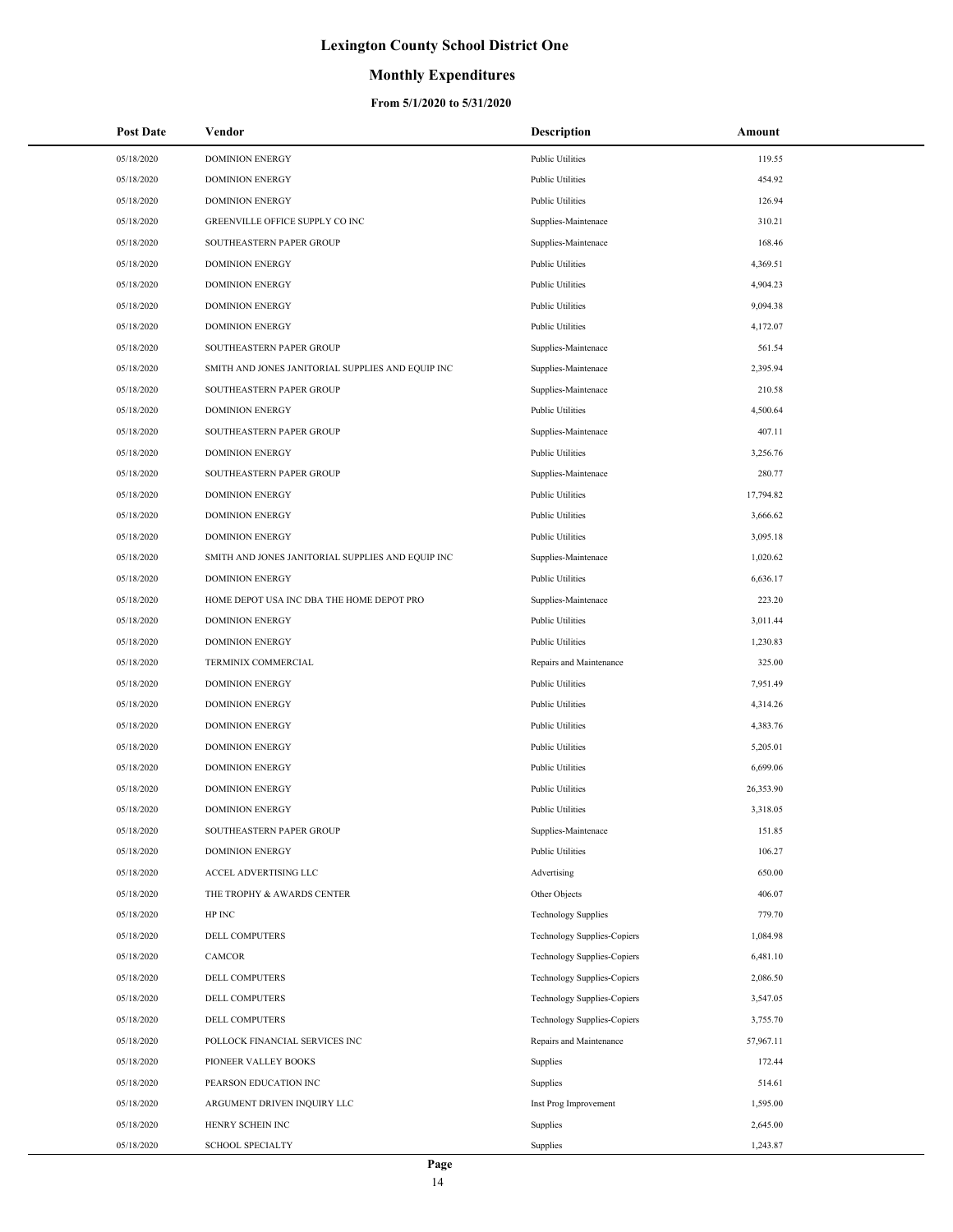## **Monthly Expenditures**

| <b>Post Date</b> | Vendor                                            | <b>Description</b>         | Amount       |
|------------------|---------------------------------------------------|----------------------------|--------------|
| 05/18/2020       | MANN TOOL AND SUPPLY                              | Supplies                   | 4,104.52     |
| 05/18/2020       | CAMCOR                                            | <b>Technology Supplies</b> | 3,937.59     |
| 05/18/2020       | <b>HEINEMANN</b>                                  | Supplies                   | 41,468.70    |
| 05/18/2020       | SC DEPARTMENT OF REVENUE (SALES TAX RETURN)       | Supplies                   | 227.41       |
| 05/18/2020       | <b>SCHOOL SPECIALTY</b>                           | Supplies                   | 299.29       |
| 05/18/2020       | JOHNSON CONTROLS FIRE PROTECTION LP               | Supplies                   | 214.00       |
| 05/18/2020       | WARDS NATURAL SCIENCE EST LLC                     | Pupil Activity             | 891.16       |
| 05/18/2020       | MODERN TURF INC                                   | Pupil Activity             | 931.66       |
| 05/18/2020       | <b>IMAGE INK SC LLC</b>                           | Pupil Activity             | 1,737.68     |
| 05/18/2020       | SPRING VALLEY HIGH SCHOOL                         | Pupil Activity             | 775.33       |
| 05/18/2020       | T AND T SPORTS                                    | Pupil Activity             | 2,545.53     |
| 05/18/2020       | PEE DEE REGIONAL COMMUNITY TRAINING CENTER INC    | Pupil Activity             | 930.00       |
| 05/18/2020       | KNOCKOUT SPORTSWEAR                               | Pupil Activity             | 984.00       |
| 05/19/2020       | <b>FULLY PROMOTED</b>                             | Printing and Binding       | 611.68       |
| 05/19/2020       | <b>HEINEMANN</b>                                  | Supplies                   | 1,234.43     |
| 05/19/2020       | THE OHIO STATE UNIVERSITY                         | Supplies                   | 550.00       |
| 05/19/2020       | <b>SCHOOL SPECIALTY</b>                           | Supplies                   | 351.42       |
| 05/19/2020       | STAYMOBILE VENTURE LLC                            | <b>Technology Supplies</b> | 2,619.36     |
| 05/19/2020       | FORMS AND SUPPLY INC (FSI)                        | Supplies                   | 165.54       |
| 05/19/2020       | FORMS AND SUPPLY INC (FSI)                        | Supplies                   | 102.93       |
| 05/19/2020       | <b>SCHOOL SPECIALTY</b>                           | Supplies                   | 605.86       |
| 05/19/2020       | ACADEMIC SUPPLIER DBA RASIX COMPUTER CENTER INC   | Supplies                   | 1,178.00     |
| 05/19/2020       | SWEETWATER MUSIC EDUCATION TECHNOLOGY             | Supplies                   | 150.87       |
| 05/19/2020       | <b>SCHOOL SPECIALTY</b>                           | Supplies                   | 318.06       |
| 05/19/2020       | FORMS AND SUPPLY INC (FSI)                        | Supplies-Maintenace        | 266.91       |
| 05/19/2020       | CENTRAL POLY BAG CORPORATION                      | Supplies-Maintenace        | 262.15       |
| 05/19/2020       | SMITH AND JONES JANITORIAL SUPPLIES AND EQUIP INC | Supplies-Maintenace        | 1,926.00     |
| 05/19/2020       | SMITH AND JONES JANITORIAL SUPPLIES AND EQUIP INC | Supplies-Maintenace        | 2,856.39     |
| 05/19/2020       | <b>EMPLOYEE</b>                                   | Travel                     | 211.60       |
| 05/19/2020       | <b>EMPLOYEE</b>                                   | Travel                     | 230.58       |
| 05/19/2020       | <b>EMPLOYEE</b>                                   | Supplies                   | 110.35       |
| 05/19/2020       | ROCHESTER 100 INC                                 | Supplies                   | 1,297.75     |
| 05/19/2020       | LEADING UP LLC                                    | Inst Prog Improvement      | 500.00       |
| 05/19/2020       | MATHEMATICALLY MINDED                             | Inst Prog Improvement      | 297.00       |
| 05/19/2020       | NATIONAL PAIDEIA CENTER                           | Inst Prog Improvement      | 6,000.00     |
| 05/19/2020       | <b>MEAD &amp; HUNT INC</b>                        | Building                   | 6,612.01     |
| 05/19/2020       | LS3P ASSOCIATED LTD                               | Building                   | 6,602.70     |
| 05/19/2020       | H G REYNOLDS COMPANY INC                          | Building                   | 2,746,052.25 |
| 05/19/2020       | FORMS AND SUPPLY INC (FSI)                        | Supplies                   | 745.76       |
| 05/19/2020       | NATIONAL FOOD GROUP                               | Food                       | 38,062.40    |
| 05/19/2020       | TRIDENT BEVERAGE INC                              | Food                       | 102.00       |
| 05/19/2020       | SC DEPARTMENT OF REVENUE (SALES TAX RETURN)       | Supplies                   | 168.00       |
| 05/19/2020       | TASTY BRANDS LLC                                  | Supplies                   | 2,400.00     |
| 05/19/2020       | PRO KITCHEN ONLINE LLC                            | Supplies                   | 981.19       |
| 05/19/2020       | PRO KITCHEN ONLINE LLC                            | Supplies                   | 563.16       |
| 05/19/2020       | TRIDENT BEVERAGE INC                              | Food                       | 1,530.00     |
| 05/19/2020       | PRO KITCHEN ONLINE LLC                            | Supplies                   | 307.69       |
| 05/19/2020       | <b>HUBERT CO</b>                                  | Supplies                   | 2,674.54     |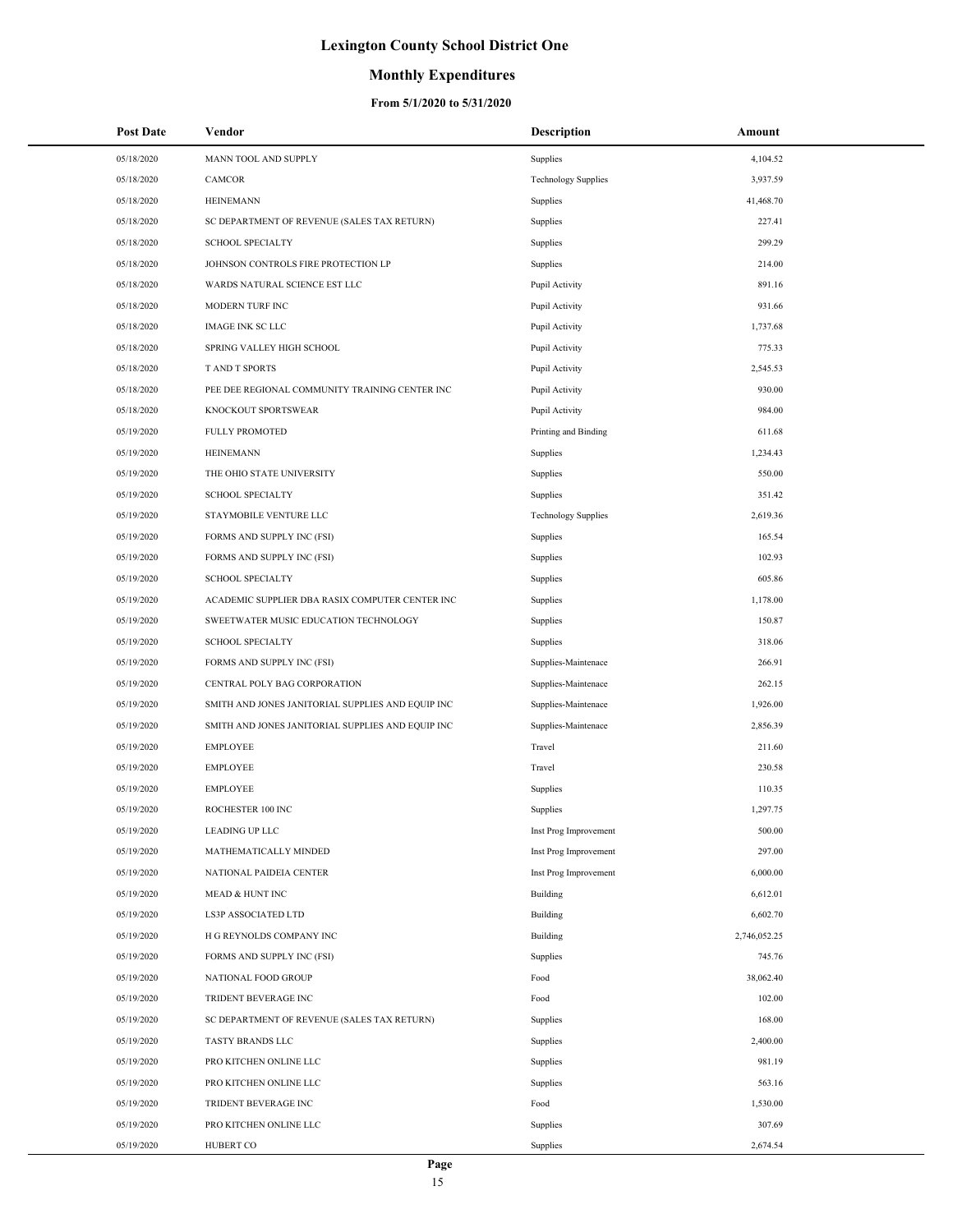## **Monthly Expenditures**

| <b>Post Date</b> | Vendor                                            | <b>Description</b>                 | Amount    |
|------------------|---------------------------------------------------|------------------------------------|-----------|
| 05/19/2020       | <b>NYSTROM EDUCATION</b>                          | Pupil Activity                     | 645.00    |
| 05/19/2020       | <b>SCHOOL SPECIALTY</b>                           | Pupil Activity                     | 2,257.54  |
| 05/19/2020       | <b>TAND T SPORTS</b>                              | Pupil Activity                     | 288.90    |
| 05/20/2020       | <b>MBM CORP</b>                                   | <b>Technology Supplies</b>         | 779.18    |
| 05/20/2020       | ACADEMIC SUPPLIER DBA RASIX COMPUTER CENTER INC   | Supplies                           | 2,008.24  |
| 05/20/2020       | PRESENTATION SYSTEMS SOUTH INC                    | Supplies                           | 1,069.36  |
| 05/20/2020       | <b>SCHOOL SPECIALTY</b>                           | Supplies                           | 1,199.88  |
| 05/20/2020       | <b>SCHOOL SPECIALTY</b>                           | Supplies                           | 991.58    |
| 05/20/2020       | PRESENTATION SYSTEMS SOUTH INC                    | Supplies                           | 2,348.65  |
| 05/20/2020       | <b>MBM CORP</b>                                   | <b>Technology Supplies</b>         | 465.58    |
| 05/20/2020       | ACCO BRANDS USA LLC                               | Supplies                           | 128.36    |
| 05/20/2020       | PRESENTATION SYSTEMS SOUTH INC                    | Supplies                           | 1,282.11  |
| 05/20/2020       | SOUTHEASTERN PERFORMANCE APPAREL                  | Supplies                           | 1,026.00  |
| 05/20/2020       | <b>W W GRAINGER</b>                               | Supplies                           | 178.37    |
| 05/20/2020       | FREESTYLE PHOTOGRAPHIC SUPPLIES                   | Supplies                           | 115.98    |
| 05/20/2020       | FOLLETT SCHOOL SOLUTIONS INC                      | Supplies                           | 1,235.31  |
| 05/20/2020       | <b>EMPLOYEE</b>                                   | Travel                             | 201.25    |
| 05/20/2020       | <b>EMPLOYEE</b>                                   | Travel                             | 127.08    |
| 05/20/2020       | <b>LRADAC</b>                                     | Other Prof & Tech Service          | 4,623.25  |
| 05/20/2020       | FOLLETT SCHOOL SOLUTIONS INC                      | Library Books                      | 1,208.45  |
| 05/20/2020       | KENDALL HUNT PUBLISHING CO                        | Supplies                           | 2,092.17  |
| 05/20/2020       | LEXINGTON CHAMBER OF COMMERCE                     | Dues and Fees                      | 245.00    |
| 05/20/2020       | <b>MBM CORP</b>                                   | Supplies                           | 159.43    |
| 05/20/2020       | CONSOLIDATED ELECTRICAL DISTRIBUTORS INC          | Supplies-Maintenace                | 422.65    |
| 05/20/2020       | CONSOLIDATED ELECTRICAL DISTRIBUTORS INC          | Supplies-Maintenace                | 107.00    |
| 05/20/2020       | CONSOLIDATED ELECTRICAL DISTRIBUTORS INC          | Supplies-Maintenace                | 107.00    |
| 05/20/2020       | PRESENTATION SYSTEMS SOUTH INC                    | Supplies                           | 5,355.14  |
| 05/20/2020       | SMITH AND JONES JANITORIAL SUPPLIES AND EQUIP INC | Supplies-Maintenace                | 2,739.22  |
| 05/20/2020       | TOWN OF LEXINGTON                                 | Other Prof & Tech Service          | 11,805.03 |
| 05/20/2020       | TOWN OF LEXINGTON                                 | Other Prof & Tech Service          | 17,056.01 |
| 05/20/2020       | TOWN OF LEXINGTON                                 | Other Prof & Tech Service          | 15,512.05 |
| 05/20/2020       | <b>TOWN OF LEXINGTON</b>                          | Other Prof & Tech Service          | 11,805.03 |
| 05/20/2020       | TOWN OF LEXINGTON                                 | Other Prof & Tech Service          | 11,805.03 |
| 05/20/2020       | TOWN OF LEXINGTON                                 | Other Prof & Tech Service          | 17,616.03 |
| 05/20/2020       | TOWN OF LEXINGTON                                 | Other Prof & Tech Service          | 32,448.23 |
| 05/20/2020       | FORMS AND SUPPLY INC (FSI)                        | Supplies                           | 190.14    |
| 05/20/2020       | DELL COMPUTERS                                    | <b>Technology Supplies</b>         | 2,728.50  |
| 05/20/2020       | DELL COMPUTERS                                    | <b>Technology Supplies-Copiers</b> | 949.39    |
| 05/20/2020       | <b>SCHOOL SPECIALTY</b>                           | Supplies                           | 7,891.58  |
| 05/20/2020       | <b>SCHOOL SPECIALTY</b>                           | Supplies                           | 554.81    |
| 05/20/2020       | NANCY K PERRY CHILDREN'S SHELTER                  | <b>Instructional Services</b>      | 1,701.60  |
| 05/20/2020       | PIONEER VALLEY BOOKS                              | Supplies                           | 280.50    |
| 05/20/2020       | <b>LEARNING LABS INC</b>                          | <b>Technology Supplies</b>         | 5,000.00  |
| 05/20/2020       | HERSHEYS ICE CREAM                                | Food                               | 536.56    |
| 05/20/2020       | FORT POTTERY COMPANY LLC                          | Pupil Activity                     | 159.60    |
| 05/20/2020       | FORMS AND SUPPLY INC (FSI)                        | Pupil Activity                     | 208.65    |
| 05/20/2020       | PINE PRESS OF LEXINGTON INC                       | Pupil Activity                     | 133.05    |
| 05/20/2020       | T AND T SPORTS                                    | Pupil Activity                     | 856.00    |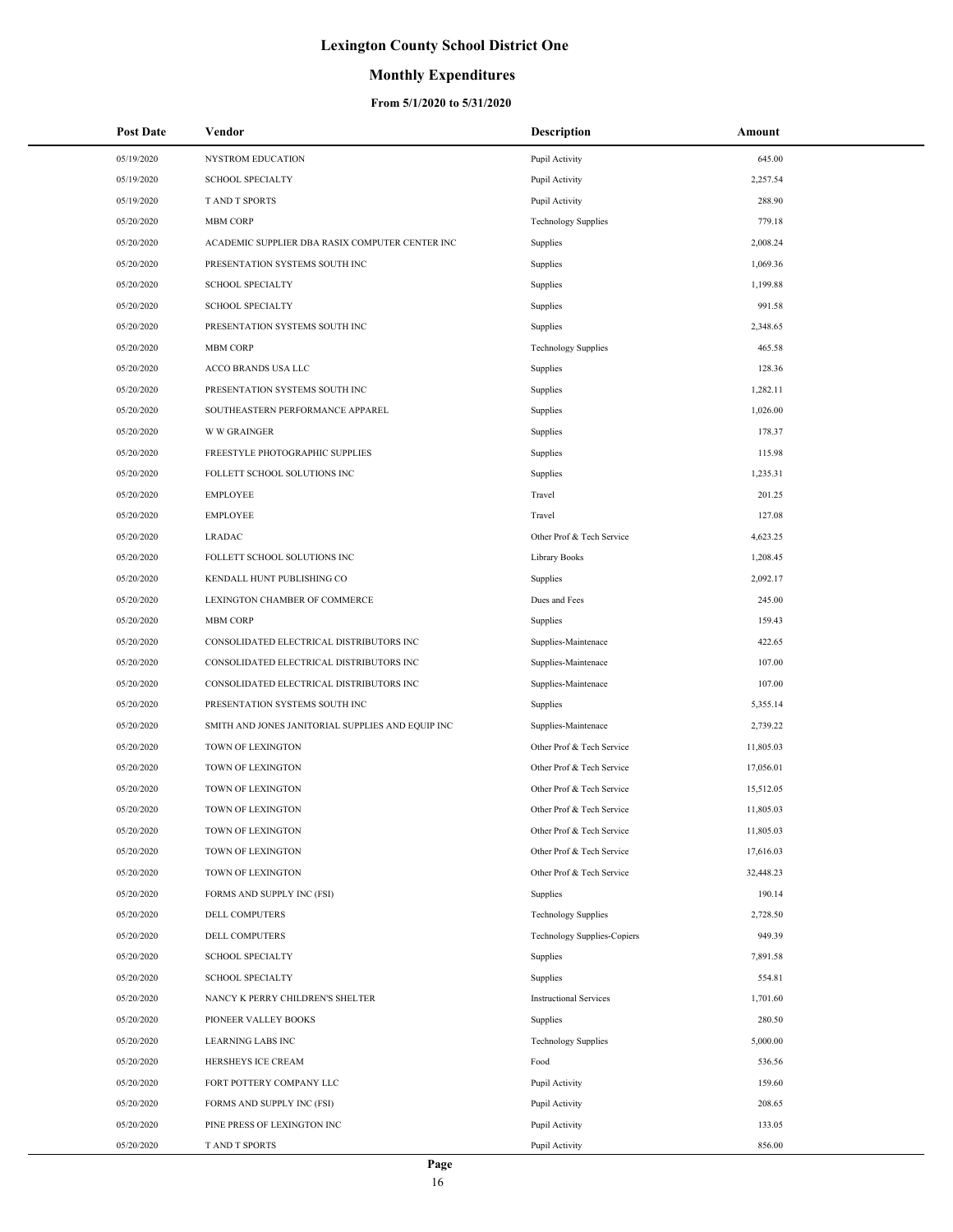### **Monthly Expenditures**

| <b>Post Date</b> | Vendor                                            | <b>Description</b>          | Amount    |
|------------------|---------------------------------------------------|-----------------------------|-----------|
| 05/20/2020       | <b>MUSICIAN SUPPLY</b>                            | Supplies                    | 128.31    |
| 05/21/2020       | <b>ULINE</b>                                      | Supplies                    | 1,070.00  |
| 05/21/2020       | <b>RHODES BRANDING</b>                            | Supplies                    | 1,872.50  |
| 05/21/2020       | THE OFFICE PAL INC                                | Supplies                    | 330.62    |
| 05/21/2020       | <b>CAMCOR</b>                                     | Supplies                    | 601.08    |
| 05/21/2020       | FOLLETT SCHOOL SOLUTIONS INC                      | Library Books               | 637.26    |
| 05/21/2020       | <b>DODGE LEARNING RESOURCES</b>                   | Supplies                    | 3,712.62  |
| 05/21/2020       | SC DEPARTMENT OF REVENUE (SALES TAX RETURN)       | Supplies                    | 259.88    |
| 05/21/2020       | <b>DODGE LEARNING RESOURCES</b>                   | Supplies                    | 822.39    |
| 05/21/2020       | DUFF FREEMAN LYON LLC                             | Legal Services              | 2,744.24  |
| 05/21/2020       | <b>SCHOOL SPECIALTY</b>                           | Supplies                    | 859.63    |
| 05/21/2020       | LA BARRIER AND SON INC                            | Supplies-Maintenace         | 1,289.71  |
| 05/21/2020       | A Z LAWN MOWER PARTS                              | Supplies-Maintenace         | 330.63    |
| 05/21/2020       | HUSQVARNA PROFESSIONAL PRODUCTS                   | Supplies-Maintenace         | 505.00    |
| 05/21/2020       | SMITH AND JONES JANITORIAL SUPPLIES AND EQUIP INC | Supplies-Maintenace         | 4,591.76  |
| 05/21/2020       | TERMINIX COMMERCIAL                               | Repairs and Maintenance     | 770.00    |
| 05/21/2020       | SMITH AND JONES JANITORIAL SUPPLIES AND EQUIP INC | Supplies-Maintenace         | 2,650.27  |
| 05/21/2020       | PALMETTO SPORTS FLOORS LLC                        | Repairs and Maintenance     | 216.00    |
| 05/21/2020       | PALMETTO SPORTS FLOORS LLC                        | Repairs and Maintenance     | 486.00    |
| 05/21/2020       | CITY ELECTRIC SUPPLY CO                           | Supplies-Maintenace         | 708.77    |
| 05/21/2020       | EXTRA DUTY SOLUTIONS                              | Other Prof & Tech Service   | 115.50    |
| 05/21/2020       | PRIMEX WIRELESS INC                               | Technology Supplies-Copiers | 973.70    |
| 05/21/2020       | DODGE LEARNING RESOURCES                          | Supplies                    | 5,631.00  |
| 05/21/2020       | SC DEPARTMENT OF REVENUE (SALES TAX RETURN)       | Supplies                    | 394.17    |
| 05/21/2020       | NUIDEA SCHOOL SUPPLY CO                           | Supplies                    | 37,227.18 |
| 05/21/2020       | FORMS AND SUPPLY INC (FSI)                        | Supplies                    | 4,896.49  |
| 05/21/2020       | MAX PACK OF SC DBA CAROLINA RETAIL PACKAGING      | Supplies                    | 2,073.70  |
| 05/21/2020       | <b>BAKER DISTRIBUTING CO</b>                      | Supplies                    | 2,156.69  |
| 05/21/2020       | PIONEER MANUFACTURING CO                          | Pupil Activity              | 173.34    |
| 05/21/2020       | CALDWELL, KEVEN                                   | Pupil Activity              | 115.80    |
| 05/21/2020       | <b>TAND T SPORTS</b>                              | Pupil Activity              | 2,329.66  |
| 05/21/2020       | <b>BSN SPORTS</b>                                 | Pupil Activity              | 719.04    |
| 05/26/2020       | DELL COMPUTERS                                    | <b>Technology Supplies</b>  | 9,349.68  |
| 05/26/2020       | <b>SCHOOL SPECIALTY</b>                           | Supplies                    | 513.59    |
| 05/26/2020       | <b>B &amp; H PHOTO</b>                            | Supplies                    | 1,280.79  |
| 05/26/2020       | FORMS AND SUPPLY INC (FSI)                        | Supplies                    | 435.96    |
| 05/26/2020       | THE OFFICE PAL INC                                | Supplies                    | 685.22    |
| 05/26/2020       | FORMS AND SUPPLY INC (FSI)                        | Supplies                    | 135.14    |
| 05/26/2020       | HENRY SCHEIN INC                                  | Supplies                    | 583.60    |
| 05/26/2020       | <b>SCHOOL SPECIALTY</b>                           | Supplies                    | 1,179.77  |
| 05/26/2020       | <b>JW PEPPER</b>                                  | Supplies                    | 742.50    |
| 05/26/2020       | THE LORENZ CORP                                   | Supplies                    | 272.84    |
| 05/26/2020       | ORASURE TECHNOLOGIES INC                          | Other Prof & Tech Service   | 14,552.00 |
| 05/26/2020       | FOLLETT SCHOOL SOLUTIONS INC                      | Library Books               | 6,964.58  |
| 05/26/2020       | FORMS AND SUPPLY INC (FSI)                        | Supplies                    | 1,268.22  |
| 05/26/2020       | <b>COMPORIUM</b>                                  | Communication               | 1,105.00  |
| 05/26/2020       | <b>COMPORIUM</b>                                  | Communication               | 7,027.05  |
| 05/26/2020       | <b>COMPORIUM</b>                                  | Communication               | 2,373.10  |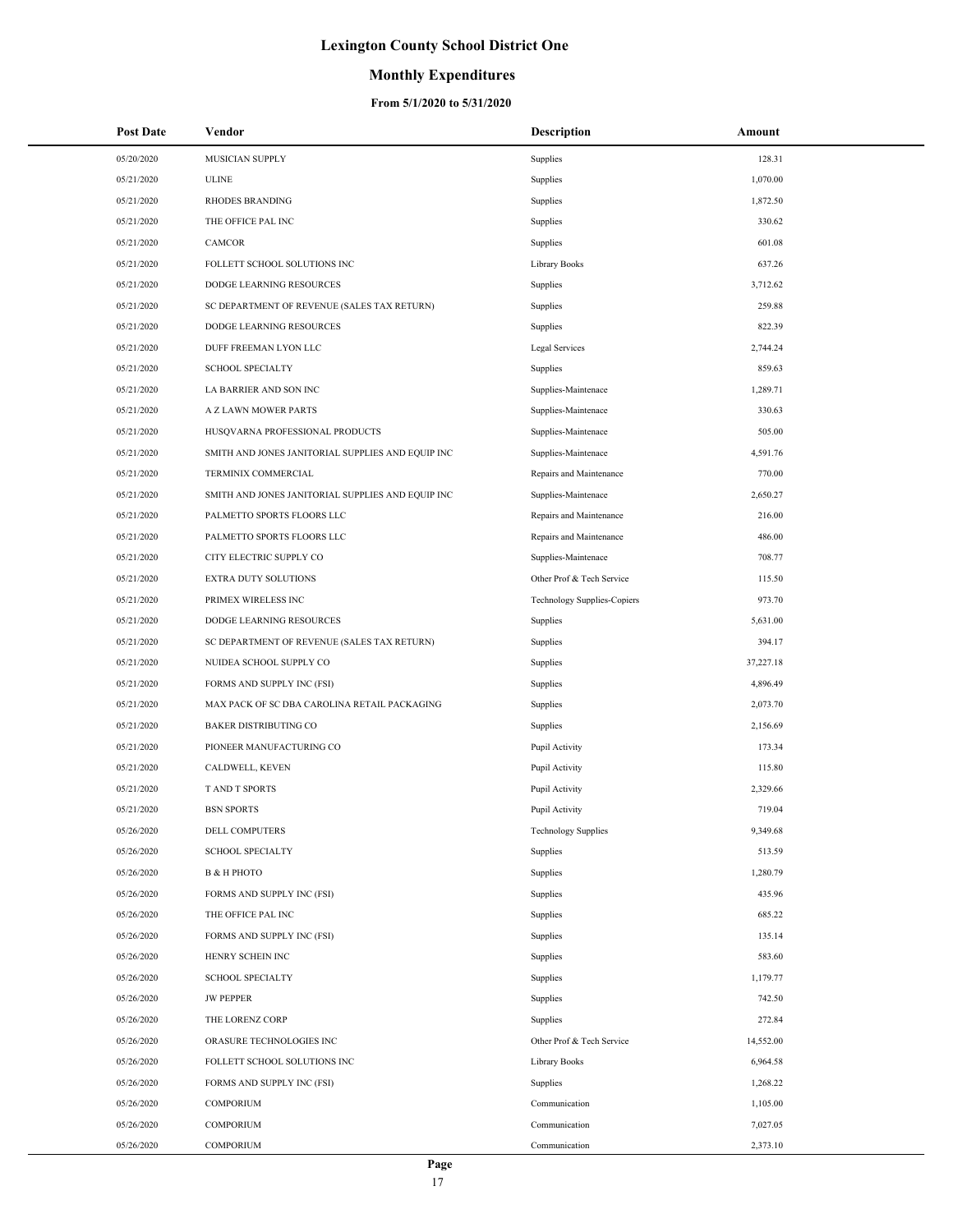### **Monthly Expenditures**

| <b>Post Date</b> | Vendor                                    | <b>Description</b>         | Amount    |
|------------------|-------------------------------------------|----------------------------|-----------|
| 05/26/2020       | <b>COMPORIUM</b>                          | Communication              | 4,447.88  |
| 05/26/2020       | <b>COMPORIUM</b>                          | Communication              | 2,346.31  |
| 05/26/2020       | <b>COMPORIUM</b>                          | Communication              | 4,079.46  |
| 05/26/2020       | <b>COMPORIUM</b>                          | Communication              | 2,916.45  |
| 05/26/2020       | <b>COMPORIUM</b>                          | Communication              | 1,673.72  |
| 05/26/2020       | <b>COMPORIUM</b>                          | Communication              | 3,032.18  |
| 05/26/2020       | <b>COMPORIUM</b>                          | Communication              | 2,466.36  |
| 05/26/2020       | <b>COMPORIUM</b>                          | Communication              | 2,310.80  |
| 05/26/2020       | <b>COMPORIUM</b>                          | Communication              | 2,324.76  |
| 05/26/2020       | <b>COMPORIUM</b>                          | Communication              | 2,627.62  |
| 05/26/2020       | <b>COMPORIUM</b>                          | Communication              | 2,527.70  |
| 05/26/2020       | <b>COMPORIUM</b>                          | Communication              | 3,470.54  |
| 05/26/2020       | <b>COMPORIUM</b>                          | Communication              | 6,058.70  |
| 05/26/2020       | <b>COMPORIUM</b>                          | Communication              | 2,660.22  |
| 05/26/2020       | <b>COMPORIUM</b>                          | Communication              | 3,515.73  |
| 05/26/2020       | <b>COMPORIUM</b>                          | Communication              | 2,780.86  |
| 05/26/2020       | <b>COMPORIUM</b>                          | Communication              | 2,233.58  |
| 05/26/2020       | <b>COMPORIUM</b>                          | Communication              | 2,938.53  |
| 05/26/2020       | <b>COMPORIUM</b>                          | Communication              | 3,450.77  |
| 05/26/2020       | <b>COMPORIUM</b>                          | Communication              | 2,822.17  |
| 05/26/2020       | <b>COMPORIUM</b>                          | Communication              | 3,146.84  |
| 05/26/2020       | <b>COMPORIUM</b>                          | Communication              | 2,489.27  |
| 05/26/2020       | <b>COMPORIUM</b>                          | Communication              | 2,253.08  |
| 05/26/2020       | <b>COMPORIUM</b>                          | Communication              | 2,282.01  |
| 05/26/2020       | <b>COMPORIUM</b>                          | Communication              | 2,621.76  |
| 05/26/2020       | <b>COMPORIUM</b>                          | Communication              | 2,746.32  |
| 05/26/2020       | <b>COMPORIUM</b>                          | Communication              | 3,517.87  |
| 05/26/2020       | <b>COMPORIUM</b>                          | Communication              | 7,934.79  |
| 05/26/2020       | <b>COMPORIUM</b>                          | Communication              | 6,221.00  |
| 05/26/2020       | <b>COMPORIUM</b>                          | Communication              | 333.08    |
| 05/26/2020       | <b>COMPORIUM</b>                          | Communication              | 23,716.78 |
| 05/26/2020       | FORMS AND SUPPLY INC (FSI)                | Supplies                   | 2,567.14  |
| 05/26/2020       | <b>SCHOOL SPECIALTY</b>                   | Supplies                   | 668.65    |
| 05/26/2020       | CAMCOR                                    | Supplies                   | 539.28    |
| 05/26/2020       | SOUTHERN EDUCATIONAL SYSTEMS INC          | <b>Technology Supplies</b> | 2,499.52  |
| 05/26/2020       | FORMS AND SUPPLY INC (FSI)                | Supplies                   | 955.97    |
| 05/26/2020       | HP INC                                    | Pupil Activity             | 338.99    |
| 05/26/2020       | FOLLETT SCHOOL SOLUTIONS INC              | Pupil Activity             | 1,104.27  |
| 05/26/2020       | LANGUAGE TESTING INTERNATIONAL INC        | Pupil Activity             | 160.00    |
| 05/26/2020       | WARDS NATURAL SCIENCE EST LLC             | Pupil Activity             | 203.28    |
| 05/27/2020       | LAKESHORE LEARNING MATERIALS              | Supplies-Immersion         | 228.61    |
| 05/27/2020       | FORMS AND SUPPLY INC (FSI)                | Supplies                   | 226.11    |
| 05/27/2020       | DELL COMPUTERS                            | <b>Technology Supplies</b> | 6,874.76  |
| 05/27/2020       | <b>SCHOOL SPECIALTY</b>                   | Supplies                   | 402.08    |
| 05/27/2020       | FORMS AND SUPPLY INC (FSI)                | Supplies                   | 1,254.16  |
| 05/27/2020       | <b>EMPLOYEE</b>                           | Travel                     | 221.65    |
| 05/27/2020       | <b>EMPLOYEE</b><br><b>RHODES BRANDING</b> | Travel                     | 178.35    |
| 05/27/2020       |                                           | Supplies                   | 2,311.20  |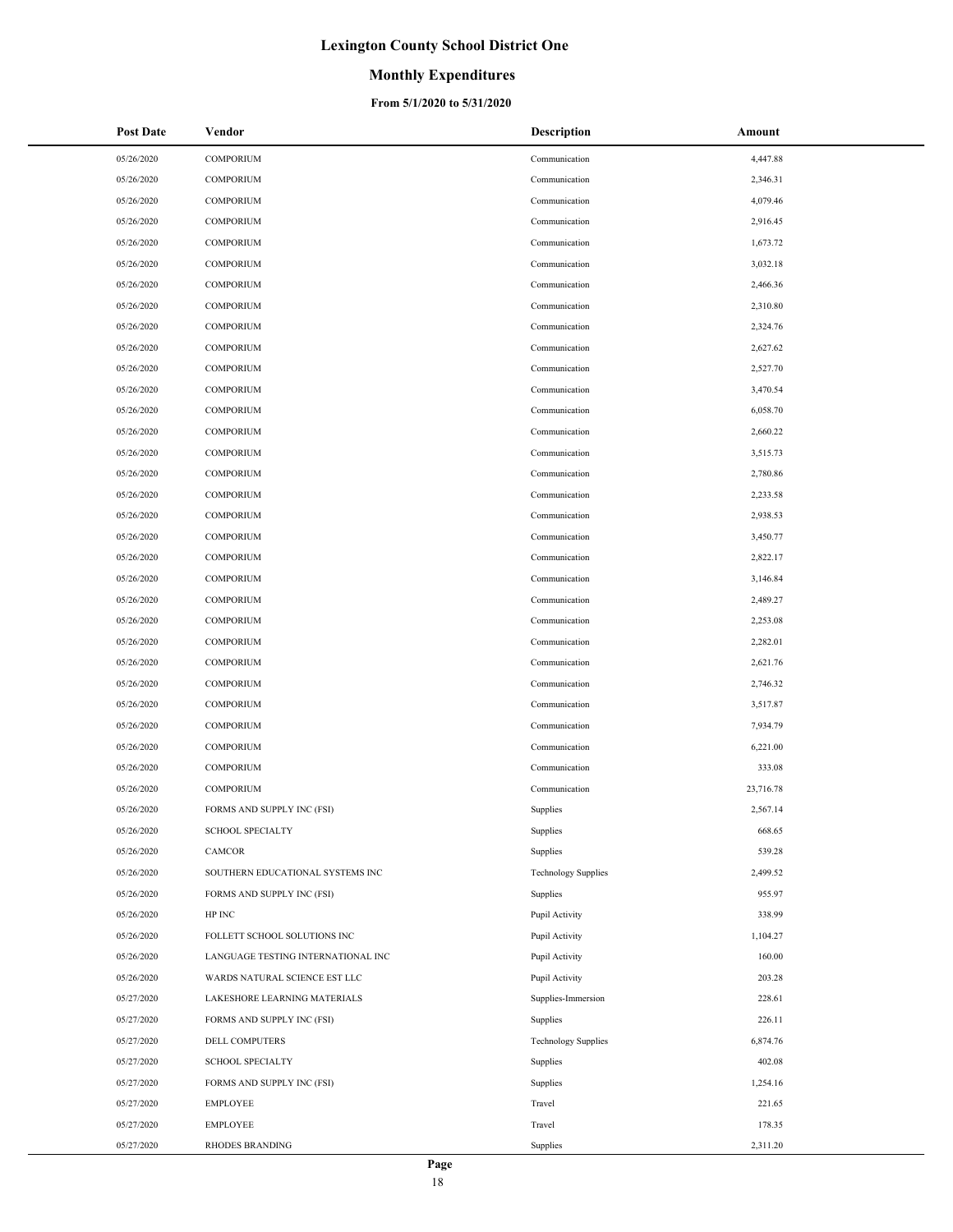## **Monthly Expenditures**

| Post Date  | Vendor                                            | Description                | Amount    |
|------------|---------------------------------------------------|----------------------------|-----------|
| 05/27/2020 | LEXINGTON PRINTING LLC                            | Supplies                   | 383.06    |
| 05/27/2020 | APPERSON INC                                      | Supplies                   | 543.57    |
| 05/27/2020 | FORMS AND SUPPLY INC (FSI)                        | Supplies                   | 781.01    |
| 05/27/2020 | MCGRAW HILL EDUCATION INC                         | Supplies                   | 1,450.40  |
| 05/27/2020 | <b>SCHOOL SPECIALTY</b>                           | Supplies                   | 3,498.45  |
| 05/27/2020 | TEACHER'S DISCOVERY                               | Supplies                   | 375.75    |
| 05/27/2020 | FORMS AND SUPPLY INC (FSI)                        | Supplies                   | 187.82    |
| 05/27/2020 | HENRY SCHEIN INC                                  | Supplies                   | 142.25    |
| 05/27/2020 | <b>SCHOOL SPECIALTY</b>                           | Supplies                   | 345.40    |
| 05/27/2020 | SOUTHEASTERN SPEECH AND LANGUAGE SERVICES LLC     | Other Prof & Tech Service  | 5,550.00  |
| 05/27/2020 | MCGRAW HILL EDUCATION INC                         | Supplies                   | 798.53    |
| 05/27/2020 | FORMS AND SUPPLY INC (FSI)                        | Supplies                   | 102.15    |
| 05/27/2020 | FORMS AND SUPPLY INC (FSI)                        | Supplies                   | 367.44    |
| 05/27/2020 | OCCUPATIONAL HEALTH                               | Supplies                   | 810.00    |
| 05/27/2020 | LIBRARYSKILLS INC                                 | Library Books              | 1,079.50  |
| 05/27/2020 | MACKIN LIBRARY MEDIA                              | Library Books              | 942.87    |
| 05/27/2020 | MACKIN LIBRARY MEDIA                              | Library Books              | 782.89    |
| 05/27/2020 | POWELL, MARILYN ELAINE                            | Inst Prog Improvement      | 3,000.00  |
| 05/27/2020 | CERTIFIED TRANSLATION SERVICES                    | Other Prof & Tech Service  | 519.86    |
| 05/27/2020 | DODGE LEARNING RESOURCES                          | Supplies                   | 1,844.50  |
| 05/27/2020 | SC DEPARTMENT OF REVENUE (SALES TAX RETURN)       | Supplies                   | 114.45    |
| 05/27/2020 | SWEET MAGNOLIAS CATERING                          | Other Objects              | 216.68    |
| 05/27/2020 | <b>EMPLOYEE</b>                                   | Travel                     | 356.16    |
| 05/27/2020 | DELL COMPUTERS                                    | <b>Technology Supplies</b> | 240.75    |
| 05/27/2020 | <b>SCHOOL SPECIALTY</b>                           | Supplies                   | 207.51    |
| 05/27/2020 | CHECKER YELLOW CAB CO INC                         | Pupil Transportation       | 848.00    |
| 05/27/2020 | THE OFFICE PAL INC                                | Supplies                   | 350.40    |
| 05/27/2020 | MIDCAROLINA ELEC COOP INC                         | <b>Public Utilities</b>    | 103.00    |
| 05/27/2020 | SMITH AND JONES JANITORIAL SUPPLIES AND EQUIP INC | Supplies-Maintenace        | 158.81    |
| 05/27/2020 | CENTRAL POLY BAG CORPORATION                      | Supplies-Maintenace        | 1,524.75  |
| 05/27/2020 | <b>REBEL YELL INC</b>                             | Supplies-Maintenace        | 224.70    |
| 05/27/2020 | MIDCAROLINA ELEC COOP INC                         | <b>Public Utilities</b>    | 11,419.00 |
| 05/27/2020 | CENTRAL POLY BAG CORPORATION                      | Supplies-Maintenace        | 609.90    |
| 05/27/2020 | SMITH AND JONES JANITORIAL SUPPLIES AND EQUIP INC | Supplies-Maintenace        | 404.89    |
| 05/27/2020 | FORMS AND SUPPLY INC (FSI)                        | Supplies-Maintenace        | 1,868.38  |
| 05/27/2020 | <b>BARNES PROPANE</b>                             | Energy                     | 1,027.87  |
| 05/27/2020 | SMITH AND JONES JANITORIAL SUPPLIES AND EQUIP INC | Supplies-Maintenace        | 921.48    |
| 05/27/2020 | SMITH AND JONES JANITORIAL SUPPLIES AND EQUIP INC | Supplies-Maintenace        | 1,045.31  |
| 05/27/2020 | MIDCAROLINA ELEC COOP INC                         | <b>Public Utilities</b>    | 7,186.00  |
| 05/27/2020 | SMITH AND JONES JANITORIAL SUPPLIES AND EQUIP INC | Supplies-Maintenace        | 160.93    |
| 05/27/2020 | MIDCAROLINA ELEC COOP INC                         | Public Utilities           | 4,977.00  |
| 05/27/2020 | SMITH AND JONES JANITORIAL SUPPLIES AND EQUIP INC | Supplies-Maintenace        | 598.08    |
| 05/27/2020 | SMITH AND JONES JANITORIAL SUPPLIES AND EQUIP INC | Supplies-Maintenace        | 643.71    |
| 05/27/2020 | MIDCAROLINA ELEC COOP INC                         | Public Utilities           | 3,607.00  |
| 05/27/2020 | SMITH AND JONES JANITORIAL SUPPLIES AND EQUIP INC | Supplies-Maintenace        | 637.27    |
| 05/27/2020 | SMITH AND JONES JANITORIAL SUPPLIES AND EQUIP INC | Supplies-Maintenace        | 893.03    |
| 05/27/2020 | SMITH AND JONES JANITORIAL SUPPLIES AND EQUIP INC | Supplies-Maintenace        | 314.61    |
| 05/27/2020 | MIDCAROLINA ELEC COOP INC                         | <b>Public Utilities</b>    | 5,914.00  |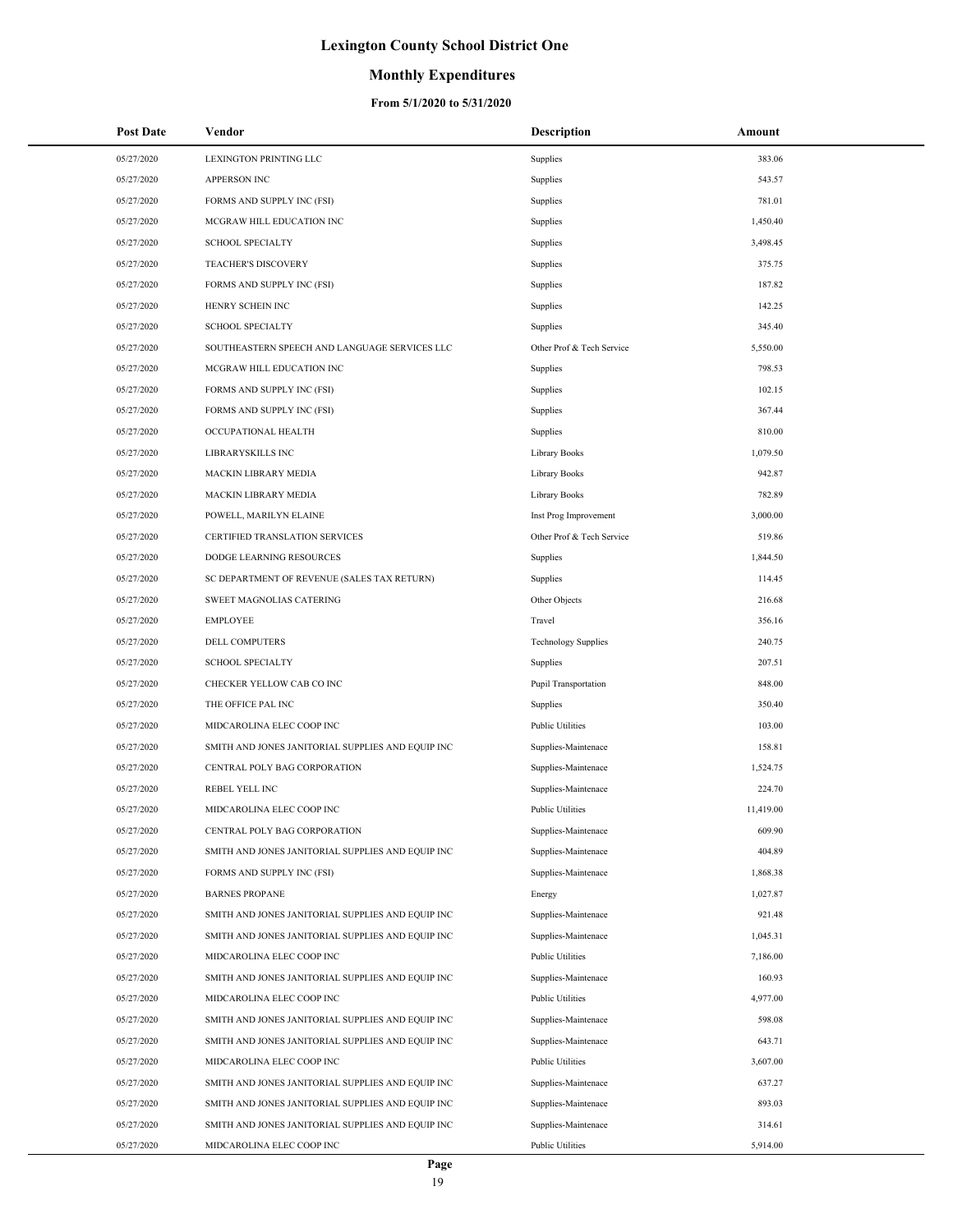### **Monthly Expenditures**

| <b>Post Date</b> | Vendor                                      | <b>Description</b>          | Amount     |
|------------------|---------------------------------------------|-----------------------------|------------|
| 05/27/2020       | <b>GRIFFIN, JEVONNE</b>                     | <b>Pupil Transportation</b> | 138.00     |
| 05/27/2020       | <b>EMPLOYEE</b>                             | Travel                      | 110.40     |
| 05/27/2020       | GRACE OUTDOOR ADVERTISING LLC               | Advertising                 | 1,150.00   |
| 05/27/2020       | MANSFIELD OIL CO OF GAINESVILLE INC         | Supplies                    | 142.41     |
| 05/27/2020       | <b>EMPLOYEE</b>                             | Supplies                    | 120.00     |
| 05/27/2020       | POLLOCK FINANCIAL SERVICES INC              | Repairs and Maintenance     | 1,112.12   |
| 05/27/2020       | RAPTOR TECHNOLOGIES LLC                     | Software Renewal/Agreemen   | 32,760.00  |
| 05/27/2020       | SC DEPARTMENT OF REVENUE (SALES TAX RETURN) | Software Renewal/Agreemen   | 2,352.00   |
| 05/27/2020       | CLARK POWELL ASSOCIATES INC                 | Technology Equipment D F    | 29,230.68  |
| 05/27/2020       | FORMS AND SUPPLY INC (FSI)                  | Supplies                    | 1,163.18   |
| 05/27/2020       | <b>SCHOOL SPECIALTY</b>                     | Supplies                    | 4,809.81   |
| 05/27/2020       | POWELL, MARILYN ELAINE                      | Inst Prog Improvement       | 2,500.00   |
| 05/27/2020       | READING AND WRITING PROJECT NETWORK LLC     | Inst Prog Improvement       | 4,400.00   |
| 05/27/2020       | LAKESHORE LEARNING MATERIALS                | Supplies                    | 1,071.85   |
| 05/27/2020       | FORMS AND SUPPLY INC (FSI)                  | Supplies                    | 618.02     |
| 05/27/2020       | POWELL, MARILYN ELAINE                      | Inst Prog Improvement       | 8,000.00   |
| 05/27/2020       | STENHOUSE PUBLISHERS                        | Inst Prog Improvement       | 6,300.00   |
| 05/27/2020       | CDWG ACCT 305089                            | Supplies                    | 599.20     |
| 05/27/2020       | R L BRYAN CO TEXTBOOK DEPOSITORY            | Supplies                    | 47,752.68  |
| 05/27/2020       | FOLLETT SCHOOL SOLUTIONS INC                | <b>Technology Supplies</b>  | 8,402.10   |
| 05/27/2020       | SC DEPARTMENT OF REVENUE (SALES TAX RETURN) | <b>Technology Supplies</b>  | 472.89     |
| 05/27/2020       | CAMCOR                                      | Supplies                    | 1,302.36   |
| 05/27/2020       | PIONEER VALLEY BOOKS                        | Supplies                    | 8,580.00   |
| 05/27/2020       | <b>COLLEGE OF CHARLESTON</b>                | Inst Prog Improvement       | 2,100.00   |
| 05/27/2020       | MACKIN LIBRARY MEDIA                        | Library Books               | 264.31     |
| 05/27/2020       | COUNTY OF LEXINGTON                         | Building                    | 522.00     |
| 05/27/2020       | MCMILLAN PAZDAN SMITH ARCHITECTURE          | Building                    | 1,530.00   |
| 05/27/2020       | MCMILLAN PAZDAN SMITH ARCHITECTURE          | Building                    | 145,518.75 |
| 05/27/2020       | <b>US FOODS</b>                             | Supplies                    | 300.00     |
| 05/27/2020       | <b>US FOODS</b>                             | Supplies                    | 285.24     |
| 05/27/2020       | US FOODS                                    | Food                        | 1,613.69   |
| 05/27/2020       | BORDEN DAIRY CO OF SC LLC                   | Milk                        | 4,287.88   |
| 05/27/2020       | <b>US FOODS</b>                             | Supplies                    | 124.13     |
| 05/27/2020       | <b>US FOODS</b>                             | Food                        | 2,611.76   |
| 05/27/2020       | BORDEN DAIRY CO OF SC LLC                   | Milk                        | 1,410.25   |
| 05/27/2020       | US FOODS                                    | Food                        | 7,969.44   |
| 05/27/2020       | BORDEN DAIRY CO OF SC LLC                   | Milk                        | 4,770.80   |
| 05/27/2020       | <b>US FOODS</b>                             | Food                        | 2,622.19   |
| 05/27/2020       | <b>US FOODS</b>                             | Food                        | 3,939.30   |
| 05/27/2020       | BORDEN DAIRY CO OF SC LLC                   | Milk                        | 3,286.71   |
| 05/27/2020       | <b>US FOODS</b>                             | Food                        | 922.22     |
| 05/27/2020       | BORDEN DAIRY CO OF SC LLC                   | Milk                        | 896.72     |
| 05/27/2020       | US FOODS                                    | Food                        | 3,210.78   |
| 05/27/2020       | BORDEN DAIRY CO OF SC LLC                   | Milk                        | 3,360.36   |
| 05/27/2020       | <b>US FOODS</b>                             | Supplies                    | 109.35     |
| 05/27/2020       | <b>US FOODS</b>                             | Food                        | 2,361.73   |
| 05/27/2020       | BORDEN DAIRY CO OF SC LLC                   | Milk                        | 1,110.32   |
| 05/27/2020       | <b>US FOODS</b>                             | Supplies                    | 302.86     |